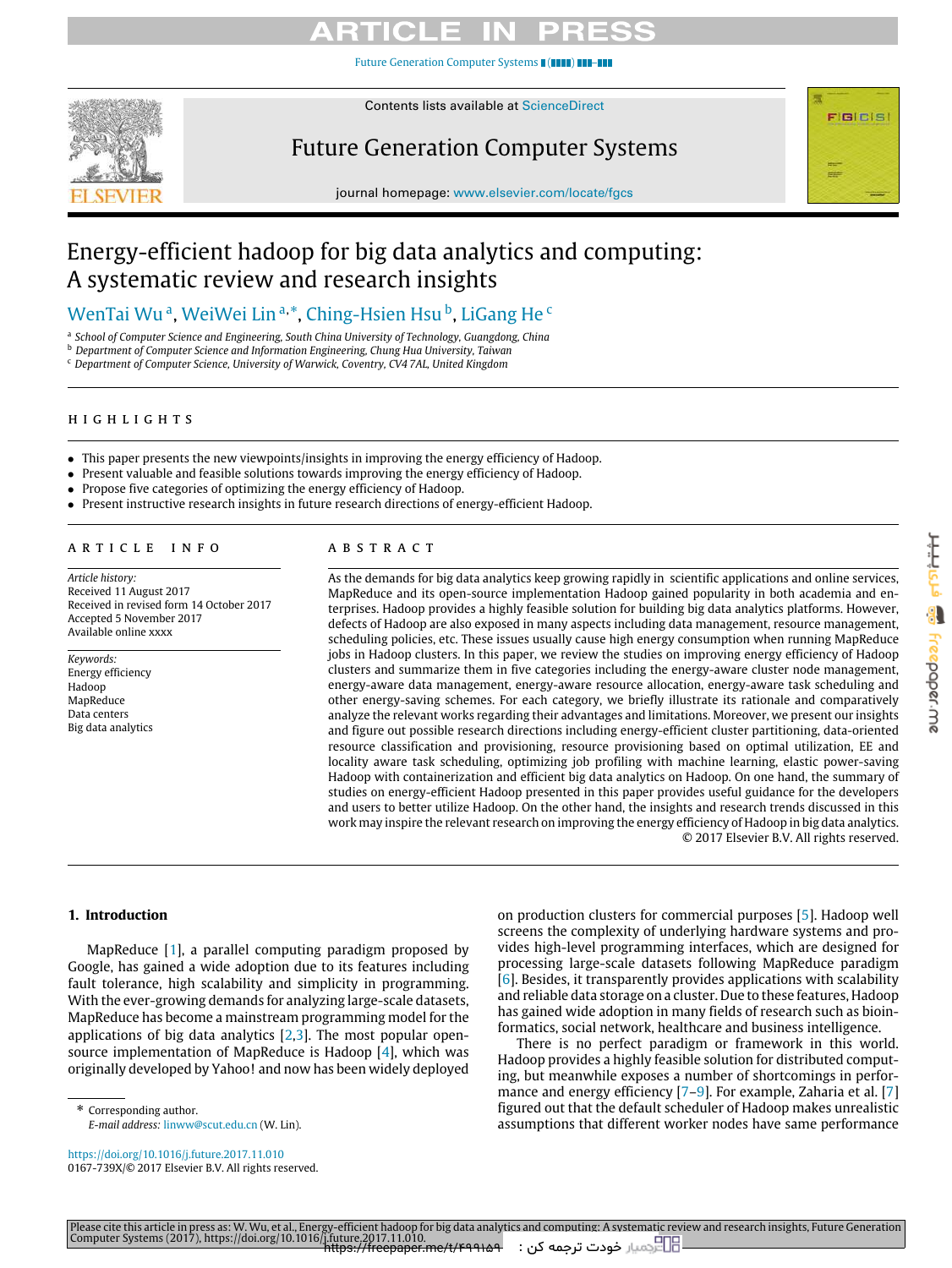and throughput and that launching speculative tasks in idle slots will not induce extra time consumption. Generally, these assumptions do not hold in heterogeneous data centers, which may cause the scheduler's decisions to be sub-optimal in terms of job completion time and energy consumption. Since the adoption of Hadoop is extending from batch jobs (e.g., offline log analysis) to streaming data processing and ad hoc data query, people are paying more attention to the defects of Hadoop. They are exposed especially when the system has to run a large proportion of short jobs. Chen et al. [\[8\]](#page-14-8) developed a MapReduce-oriented benchmark suite and carried out experiments with a one-day long Hadoop workload synthesized from Facebook traces. From the benchmarking results they found that FIFO scheduler might incur the failures of many jobs when long jobs were submitted constantly. As a matter of fact, the scheduler is not the only implementation that needs to be improved in Hadoop. For example, the default task scheduling implementation of Hadoop ignores the performance and workload of servers, which probably vary largely in a heterogeneous cluster. A variety of issues have been raised and most of them are associated to the inefficiency of Hadoop in node management, data management, resource management and task scheduling.

Previous studies mainly focus on how to improve the performance of Hadoop clusters by shortening job execution time [\[10](#page-14-9)[–12\]](#page-14-10), balancing task execution progress [\[13](#page-14-11)[,14\]](#page-14-12), reducing the impact of task failures [\[15](#page-14-13)[–17\]](#page-14-14), etc. However, these years the large amount of energy consumed by data centers emerged to be a prominent issue [\[18,](#page-14-15)[19\]](#page-14-16). This made energy saving a topic of interest for MapReduce applications [\[9\]](#page-14-7). For example, Yang et al. [\[20\]](#page-14-17) built a high-performance computing/storage platform using Hadoop for big data processing. They proposed to collect real-time power data of servers via wireless power sensors. As a result, the fine-grained monitoring system can help control the cluster's power consumption and can be integrated with warning and prediction modules. Due to the popularity and open-source nature of Hadoop, a large number of works can be found related to reducing energy consumption of Hadoop clusters. The study of [\[21\]](#page-14-18) briefly divides them into five categories. However, it does not illustrate their methodologies and implementations in detail. Rao and Reddy [\[22\]](#page-14-19) analyzes different types of Hadoop schedulers including the embedded FIFO scheduler, Fair scheduler and Capacity scheduler. Improved schemes such as Delay scheduler, Dynamic Priority scheduler and Resource Aware scheduler are also reviewed in their work. However, they are not compared directly in terms of advantages and shortcomings. Besides, energy-aware schedulers are not included. The study of [\[23\]](#page-14-20) categorizes the researches on scheduling into two groups: cluster-based scheduling and resource-based scheduling. The authors also compare several energy-aware schedulers (e.g., [\[24](#page-14-21)[–27\]](#page-15-0)) in the paper. But their research is limited to task scheduling. Actually there are a variety of methods and techniques available for improving Hadoop's energy efficiency. Hameed et al. [\[28\]](#page-15-1) present a practical taxonomy of energy-saving techniques in cloud environment and compare them from the perspectives of resource adaption strategy, target function, allocation and migration policy. Their result provides theoretical guidance for reducing energy consumption in generic cloud systems but not in a specific framework such as Hadoop. In this paper, we summarize mainstream energy-saving schemes and strategies specifically focusing on Hadoop/MapReduce. In each category, we review the state-of-the-art studies and make comparison in terms of their applicable situations, advantages and limitations.

In this paper, the studies on optimizing Hadoop energy efficiency are divided into five categories:

•**Energy-efficient worker node management**. This category surveys the studies on saving energy by dynamically scaling the cluster size (number of workers) and the CPU frequency of the servers. •**Energy-efficient data management**. This category focuses on data distribution on HDFS. For example, the cost of data transfer can be reduced (i.e., achieving better data locality) through well-designed placing strategies for data replicas and migration schemes for data blocks between Datanodes.

•**Energy-efficient resource allocation**. The scheduler determines the resource share of every job and dynamically reorders the job queue in order to achieve energy saving at the system level.

•**Energy-efficient task scheduling**. A plan of task scheduling is made after comprehensively considering the factors such as data locality, server performance and Service Level Agreement (SLA).

•**Other energy-saving schemes**. Apart from the categories mentioned above, we also introduce some other energy-saving schemes such as data sampling, file merging and using renewable energy.

For each category, we first reveal its basic rationale and introduce every relevant work in detail. Most of these studies present valuable and feasible solutions towards improving the energy efficiency of Hadoop. Moreover, we make comparisons between them and list their pros and cons, which would be extremely useful when trying to apply them to the realistic environment. More importantly, in this paper we present instructive research insights in the discussion about future research directions including energy-efficient cluster partitioning, data-oriented resource classification and provisioning, resource provisioning based on optimal utilization, EE and locality aware task scheduling, optimizing job profiling with machine learning, elastic power-saving Hadoop with containerization and efficient big data analytics on Hadoop. More and more scientific and service applications are directly or indirectly deployed on the platform of Hadoop because of its great potential in big data analytics. Meanwhile, optimizing energy consumption has become a major trend and the topic of interest. In this paper, we systematically review the studies on improving Hadoop's energy efficiency, which offers useful guidance to the users and developers for better utilization of Hadoop. We further discuss some possible improvements and research directions in order to provide instructive insights for the relevant research work on developing energy-aware Hadoop systems.

The rest of the paper is organized as follows. Section [2](#page-1-0) is about the background knowledge of Hadoop. Section [3](#page-2-0) briefly introduces the application of Hadoop for big data analytics in different research fields. In Section [4,](#page-3-0) we review the relevant studies on optimizing the energy efficiency of Hadoop by organizing them into five categories. In Section [5,](#page-10-0) we discuss the directions for future research. Finally, we conclude the paper in Section [6.](#page-14-22)

### <span id="page-1-0"></span>**2. Background**

### *2.1. MapReduce*

MapReduce [\[1\]](#page-14-0) is a parallel programming framework proposed by Google and designed for data processing in distributed environments. A MapReduce job is mainly composed of two phases: Map and Reduce. Initially the input dataset of the job is split into several blocks while each block corresponds to a single Map task. Typically, each Map task processes a data block and produces a set of intermediate key/values pairs. The finish of Map phase is followed by Shuffle, in which intermediate outputs are collected from every map task and sent to corresponding Reduce tasks after being sorted and partitioned. The temporal results are merged at the Reducer-side at the end of Shuffle. In Reduce phase, every Reducer receives an assigned set of keys and combines all the associated values for output. The process of a MapReduce job is demonstrated in [Fig. 1.](#page-2-1)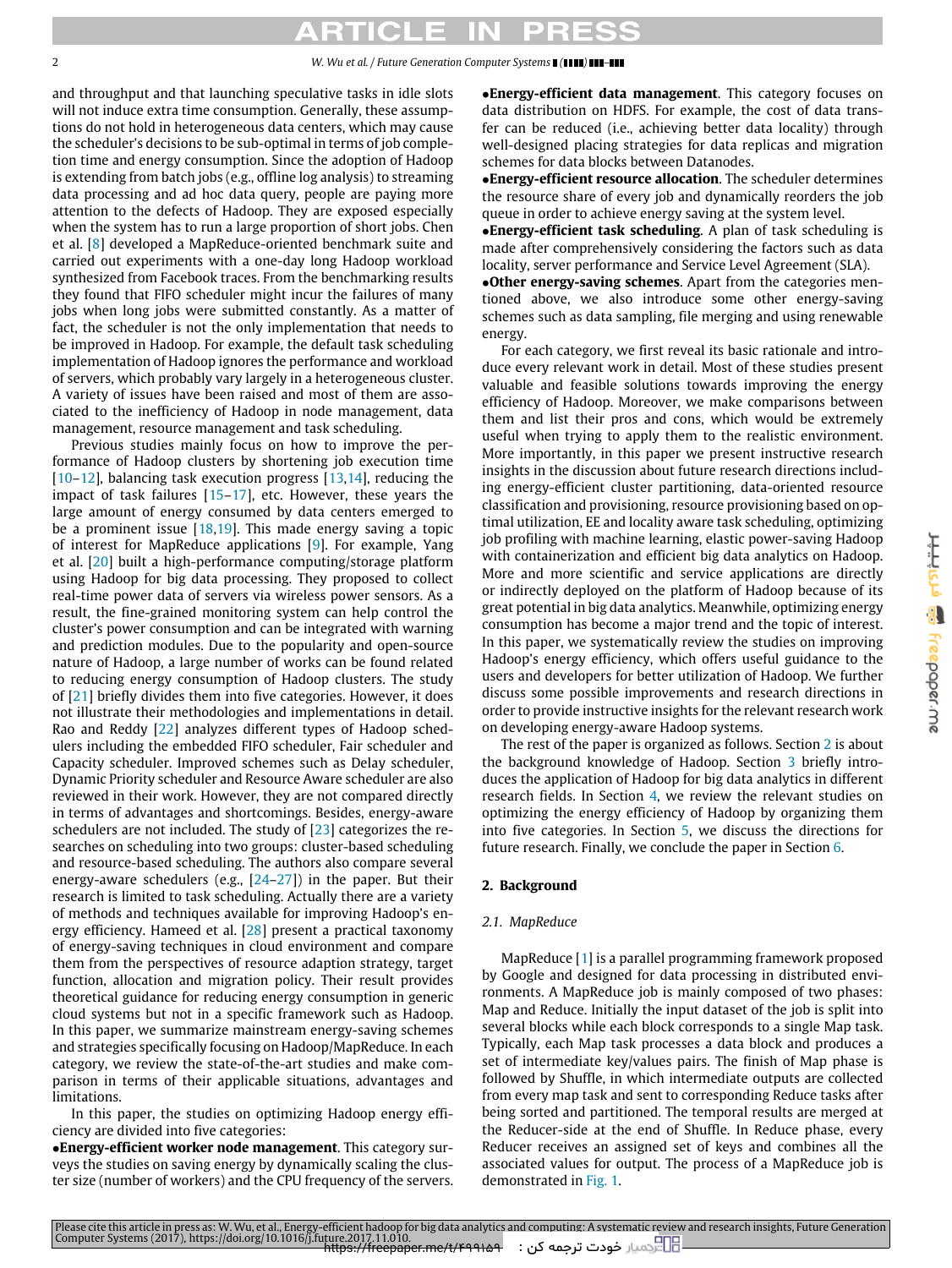*W. Wu et al. / Future Generation Computer Systems ( ) –* 3

<span id="page-2-1"></span>

**Fig. 1.** The process of a MapReduce job.

#### *2.2. Hadoop*

As the most famous open-source implementation of MapReduce, Hadoop [\[4\]](#page-14-3) is now a top-level Apache project. With its constant development, Hadoop has become the de facto framework for large data processing. On one hand, Hadoop releases the users from directly facing hardware complexity of the infrastructure. On the other hand, it simplifies the deployment and resource management in a distributed system.

In Hadoop 1.0 (including Apache Hadoop 0.20.x and 1.x, CDH3, etc.), the JobTracker running on the master node is responsible for monitoring jobs and managing resources. It constantly communicates with the TaskTrackers on worker nodes to track the execution of MapReduce jobs. Each worker node has pre-defined numbers of Map slots and Reduce slots. Hadoop 1.0 only supports static and coarse-grained configurations for Map/Reduce slots (1 CPU core and 2G memory for each slot by default).

In Hadoop 2.0 (including Apache Hadoop 0.23.x and 2.x, CHD4, etc.), YARN was adopted as a dedicated system to deal with resource management. The performance bottleneck of JobTracker is eliminated by separating job management and resource management. YARN adopts the ResourceManager (RM) to manage the resources in the whole cluster. The JobTracker and TaskTracker are replaced by ApplicationMaster (AM) and NodeManager, respectively. Moreover, YARN uses container as the basic unit in resource allocation. Container encapsulates CPU and memory resources and enables more flexible configurations. AM is also running in a container and keeps requiring resources from the RM for its corresponding job. RM then responds with a list of containers as the allocated resource share. At present, the latest version of Hadoop is Hadoop 3.0. But compared with Hadoop 2.0, only a few features such as shuffling using Java Native Method, multiple standby Namenodes and the support for erasure encoding in HDFS, are added.

#### *2.3. HDFS*

<span id="page-2-0"></span>Hadoop Distributed File System [\[29\]](#page-15-2) or HDFS is the underlying distributed file system that supports the persistent running of Hadoop. HDFS can be deployed on dedicated servers or commodity machines. It is capable of storing terabytes and petabytes of data. Users can assess HDFS through its abstract interfaces as if they are operating in a local file system. HDFS adopts WORM (Write Once, Read Many times) model to simplify data integration and increase throughput. Hadoop stores redundant copies of data for increasing the system's availability. The replication mechanism of HDFS allows one data block to have multiple replicas distributed on different machines. In order to guarantee fault tolerance, updates of metadata are logged on Namenode.

### **3. Big data analytics on Hadoop**

As big data offers opportunities for scientists to generate, store, access and analyze massive amount of experimental data in a fast and low-cost manner, the adoption of big data techniques is experiencing an unprecedented growth in a diversity of research fields. More and more scientific applications are developed following the MapReduce programming model and taking advantage of the powerful computing and storage capability of Hadoop. For example, bioinformatics systems usually need to provide medical imaging, modeling and simulation services based on terabytes of biological data [\[30\]](#page-15-3), which requires a fault-tolerant and efficient distributed storage system as well as a powerful and scalable parallel framework for the whole workflow. On this point, Hadoop is particularly applicable. O'Driscoll et al. [\[31\]](#page-15-4) figured out that Hadoop provides a highly feasible solution to data analytics on large genomics and medical datasets. They also surveyed several MapReduce projects and applications applied in the biotechnology such as CloudAlign[e](#page-2-2)r [ $32$ ], BlastReduce<sup>1</sup> and Hydra [ $33$ ]. MapReduce framework and Hadoop are also widely-used in weather data analytics and geo-data processing. Chang [\[34\]](#page-15-7) presents a framework based on MapReduce for analyzing weather data and simulating temperature distributions. The author first used MapReduce to forecast temperature of three cities in a period of over two years and demonstrates in the paper its accuracy. Then the paper illustrates an optimized eight-step process of MapReduce for visualizing temperature distribution. Gao et al. [\[35\]](#page-15-8) gathered gazetteer entries from social media and implemented a scalable platform based on Hadoop for processing big geo-data and facilitating the development of crowd-sourced gazetteers. They integrated Hadoop with third-party geometry APIs to spatially enable the platform for processing geo-tagged datasets. Their experimental result shows that using the Hadoop cluster achieves much higher efficiency than running the geo-processing workflow on a single computer.

As more and more data-intensive applications are migrated from private infrastructures to the cloud, Hadoop also gained wide adoption in cloud computing environments for big data analytics [\[36\]](#page-15-9). Large-scale cloud environments provide great processing power and massive storage space, but also increase the difficulties in the runtime analysis and debugging of these applications. To address this issue, Shang et al. [\[37\]](#page-15-10) proposed a light-weight approach based on execution logs from both the test cloud and the real cloud for assisting the deployment of big data analytics applications in large-scale cloud environments. The on-demand and scalable

<span id="page-2-2"></span><sup>1</sup> BlastReduce. [http://www.cbcb.umd.edu/software/blastreduce/.](http://www.cbcb.umd.edu/software/blastreduce/)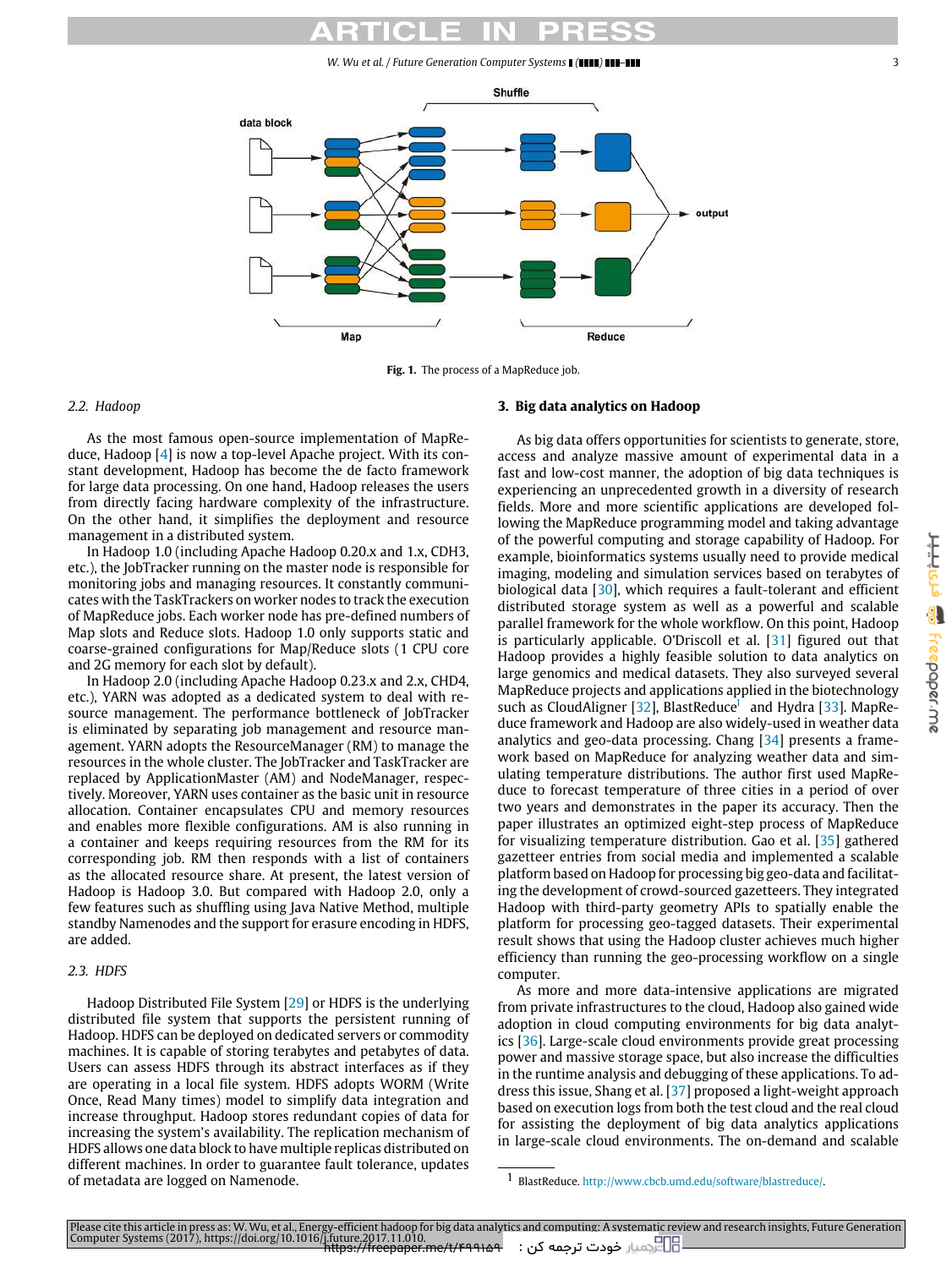features of cloud computing make it a platform of choice for big data analytics applications [\[38\]](#page-15-11). Running big data applications on a cloud-based Hadoop system can simplify the operations on the client side and more importantly, reduce execution cost. Thus, it has already been a trend to deploy Hadoop-based big data analytics applications (e.g., healthcare big data systems [\[39\]](#page-15-12)) on clouds.

The advance in data acquisition and discovery makes the demands for processing big data grow rapidly in nearly every field of research. This leads to the ever-growing number of big data applications running on Hadoop providing storage and analytics to support Internet of Things (IoT) [\[40\]](#page-15-13), business intelligence [\[41\]](#page-15-14), data mining in social network, etc. [\[42\]](#page-15-15). However, the increasingly wide adoption of Hadoop makes its energy inefficiency a prominent concern. As Hadoop was originally designed for generic big data analytics on commodity clusters, little consideration of its efficiency in energy usage is taken. This directly brings about an enormous waste of electricity as hundreds of thousands of data analytical applications are running on Hadoop.

### <span id="page-3-0"></span>**4. Optimization of energy consumption in Hadoop**

#### *4.1. Energy-efficient worker node management*

Dynamic node management is a common measure to control cluster power consumption in both homogeneous and heterogeneous environments. To dynamically manage worker nodes, a set of policies work at the hardware level, including shutting down servers, turning servers into low-power states and adjusting CPU performance dynamically (e.g., DFS and DVFS). Wirtz and Ge [\[24\]](#page-14-21) studied through experiments how the number of active workers and dynamic CPU frequency scaling technique impact on the execution time, energy consumption and energy efficiency of MapReduce jobs. They abstract a cluster object into a triple: <number of concurrent workers, number of cores per node, frequency of cores>. The result shows a promotion on energy efficiency in task execution when the cluster was scaled up and DVFS was adopted. As it is illustrated in the paper, clusters need to be dynamically reconfigured according to the change of workload.

According to our survey, energy efficiency can be attained through cluster partitioning and CPU performance scaling. Leverich and Kozyrakis  $[43]$  proposed "covering subset" on the basis of Hadoop. More specifically, they refined the default data placement policy of HDFS with a basic principle that at least one data replica is stored in the covering subset. This revised policy guarantees that all the blocks of data in the cluster are accessible even when all machines outside of the subset are down. More importantly, a covering subset is essentially a minimum set of servers for the submitted jobs, which means that we can save energy (at the potential cost of performance) by powering off the servers not belonging to the covering subset. Alternatively, those ''unnecessary'' workers can be set standby or made sleep. The selection of covering subset plays a vital role in balancing the energy consumption and performance of Hadoop. But the authors did not provide any specific strategy for building a covering subset. Moreover, we suppose that Hadoop's energy efficiency can be further improved with adaptive adjustment of the subset. A covering subset searching algorithm named PACS was proposed in the work of [\[44\]](#page-15-17). The algorithm takes into account the heterogeneity of workers and gives priority to those with high power efficiency when selecting nodes into the covering subset. In addition, the authors also present a kcovering subset discovering algorithm to increase data availability. A limitation of PACS is that the computing power of workers is neglected.

Adopting a different approach from retaining a subset, Kaushik and Bhandarkar [\[45\]](#page-15-18) proposed a partitioning strategy in which all the active Hadoop worker nodes are put into two sets: hot zone and

cold zone. Frequently-accessed blocks in HDFS are stored in the hot zone, which mainly consists of high-performance machines with CPUs running at highest frequency. On the contrary, the cold zone is made up of servers attached to large-capacity storage devices and maintains cold (i.e., rarely accessed) data. Workers typically sleep or stand by when they are placed in the cold zone. It is suggested that the hot zone should keep at least 70% of the total number of servers. Data blocks will be exchanged between the zones as the hotness of data changes over time. Actually it is a kind of logical partitioning focusing on consolidating workload and hot data on a few workers. However, the cold zone does not chunk data, which reduces wakeups of servers but may lead to data loss. Moreover, the strategy does not take into account heterogeneity in power efficiency. For instance, energy consumption would increase if servers with low power efficiency are placed in the hot zone. Similarly, Chen et al. [\[25\]](#page-15-19) improved cluster partitioning by adopting a small-scale interactive zone incorporating highperformance worker nodes. Interactive zone is dedicated to handle jobs with strict response time constraints. On the other hand, batch and preemptive jobs will be allocated to another server set, which is called batch zone. A large number of nodes are kept in the batch zone but workload is consolidated onto a few of them with the rest running in low-power states. This scheme, called BEEMR, helps to reduce the average response time for interactive jobs and save energy by sacrificing partial performance of batch jobs. Experimental result shows that BEEMR outperformed the schemes of  $[43]$  and  $[45]$  with little influence on write bandwidth or memory usage. However, BEEMR determines the scale of interactive zone statically. It does not consider the change of the data hotness, either.

CPU performance scaling has proved to be effective in energy conservation. Li et al. [\[46\]](#page-15-20) analyzed the impact of temperature and CPU frequency on system power. They found that the rise of temperature caused the increase in power consumption under the same level of workload. Based on this effect, they proposed a power model as well as a CPU frequency scaling algorithm, which dynamically scales the frequency of CPU according the predicted power value in order to perform power capping. However, it does not take into account the workload of servers when making the scaling decisions. This is the drawback of this work because in highly utilized servers, restriction on CPU frequency may lead to overload and the failure of task execution. Dynamic Voltage and Frequency Scaling (DVFS) has been widely adopted on modern service infrastructures. DVFS allows the CPU frequency of Hadoop workers to adapt to current workload. When the server is under mild workload or idle, CPU performance will be tuned to the lowest level, which achieves effective saving of energy. DVFS has various implementations (e.g., CPUfreq Governors [\[47\]](#page-15-21) on Redhat Linux) and works according to pre-defined policies. Ibrahim et al. [\[48\]](#page-15-22) evaluated five distinct governors including *performance*, *powersave*, *ondemand*, *conservative* and *userspace*. They investigated the impacts of different governors on different jobs (*Pi*, *Grep* and *sort*) running on a Hadoop cluster. They observed that the change in execution time and energy caused by the DVFS governors might be inconsistent with what they are designed for. For instance, more energy consumption was incurred by employing *powersave* governor in the execution of CPU-intensive jobs like Pi. Thus, it is impossible to generate the optimal outcome in both performance and energy consumption from any single governor. Instead, we have to face a trade-off when choosing a governor under a specific type of workload. Likewise, the work of [\[21\]](#page-14-18) also exploited DVFS in Hadoop worker node management through experiments. The authors further analyze the sensitivity of *ondemand* and conservative governors to the parameters including sampling interval, upper bound and lower bound. They found that the setting of parameters has a significant impact on the performance of governors. For example, higher performance and lower energy consumption can be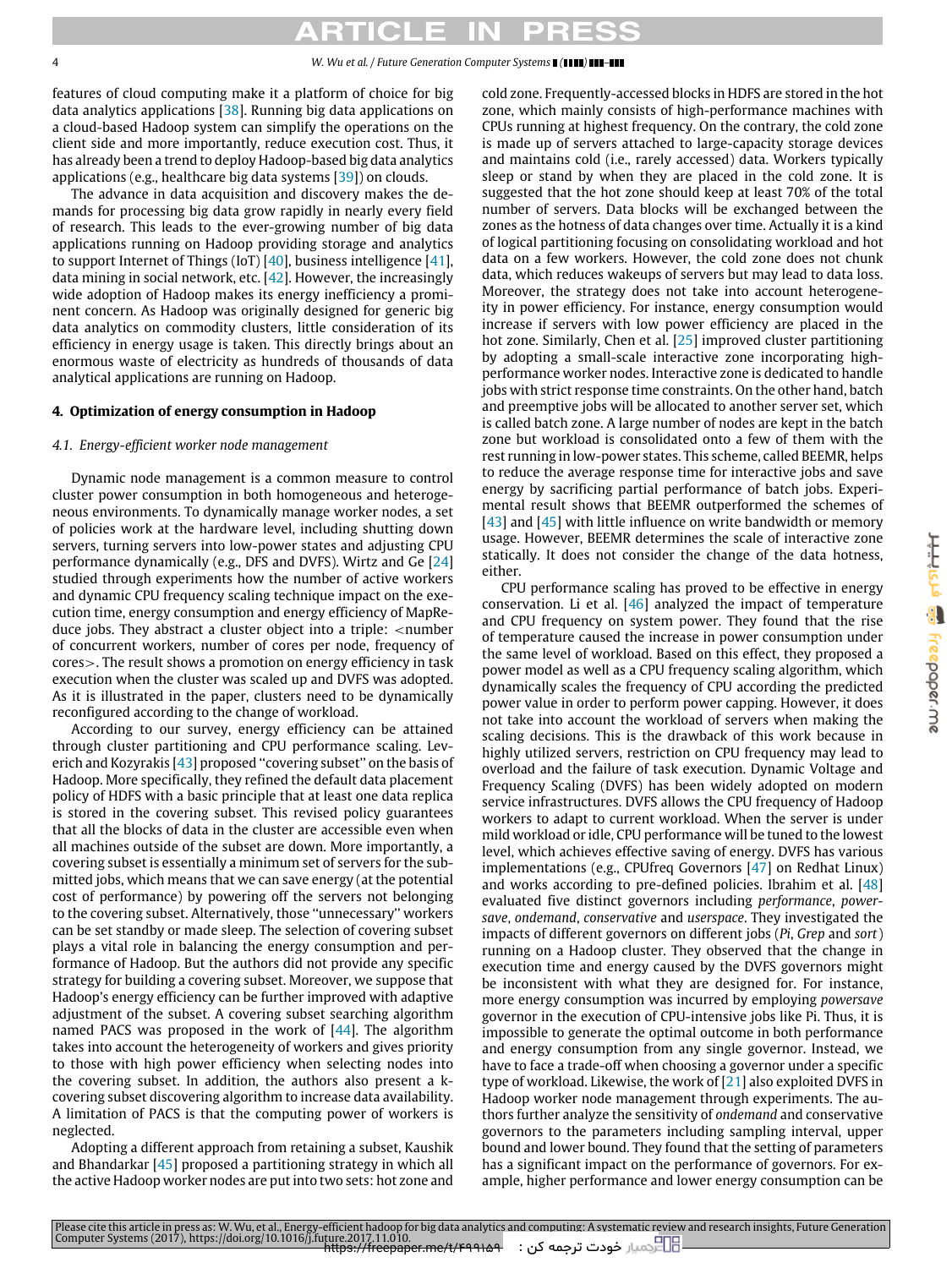#### <span id="page-4-0"></span>**Table 1**

Summary of the studies on energy-efficient worker node management in Hadoop.

| Reference                        | Scheme                         | Advantages                                                                                                                                                                                                                                | Limitations                                                                                                                                               |  |
|----------------------------------|--------------------------------|-------------------------------------------------------------------------------------------------------------------------------------------------------------------------------------------------------------------------------------------|-----------------------------------------------------------------------------------------------------------------------------------------------------------|--|
| $[25]$<br>Interactive/batch zone |                                | (1) Jobs are classified.<br>(2) The system makes fast respond for<br>interactive jobs.<br>(3) It supports workload consolidation<br>in the Batch zone.                                                                                    | (1) It only supports a static<br>scale of interactive zone.<br>(2) The change of data<br>hotness is not considered.                                       |  |
| $[43]$                           | Covering subset                | (1) The subset can be built by simply<br>redistributing data blocks.<br>(2) It indicates the minimum number of<br>active nodes.                                                                                                           | (1) Discovering or<br>adjusting algorithm for<br>covering subset is not provided.                                                                         |  |
| $[44]$                           | Power aware<br>covering subset | (1) It considers node heterogeneity.<br>(2) Low-power nodes are picked first.<br>(3) k-covering subset offers high data<br>availability.                                                                                                  | (1) The study neglects the<br>performance of workers.                                                                                                     |  |
| $[45]$                           | Hot/cold<br>zone               | (1) Cluster is partitioned by data access<br>frequency and data exchange is allowed.<br>(2) Performance is warranted in the hot zone.<br>(3) Energy consumption is reduced as<br>workers in the cold zone typically<br>sleep or stand-by. | (1) The heterogeneity of<br>nodes in power efficiency<br>is not considered.<br>(2) No data chunking in<br>the cold zone may cause<br>data unavailability. |  |
| [46]                             | <b>TAPA</b>                    | (1) Temperature and CPU frequency are<br>considered.<br>(2) Server power, temperature and CPU<br>frequency are associated.<br>(3) It adopts predictive cluster power<br>capping.                                                          | (1) Server workload is not<br>taken into account.                                                                                                         |  |
| [21, 48]                         | <b>DVFS</b>                    | (1) It significantly saves server energy<br>by dynamically scaling CPU frequency<br>according to workload.<br>(2) Flexible switching between<br>governors is allowed.                                                                     | (1) CPU governors are very<br>sensitive to workload and<br>parameters.                                                                                    |  |

Please cite this article in press as: W. Wu, et al., Energy-efficient hadoop for big data analytics and computing: A systematic review and research insights, Future Generation<br>Computer Systems (2017), https://doi.org/10.1

achieved by setting a proper lower upper bound of the *ondemand* governor. [Table 1](#page-4-0) summarizes the studies on optimizing Hadoop worker node management in energy efficiency.

#### *4.2. Energy-efficient data management*

HDFS stores input data, immediate results and output data of MapReduce jobs. A typical data-intensive job may produce massive read/write operations on HDFS. According to statistics, data movements (e.g., read, write and shuffle) in MapReduce jobs account for over 10% of the total power consumption of a single node [\[49\]](#page-15-23). Energy optimization of Hadoop data management mainly focuses on reducing the total cost of data transfer by selectively placing data blocks on proper data nodes. Meanwhile, factors such as storage device, block size and input data size also affect the throughput of HDFS, which is also vital for achieving high energy efficiency in a Hadoop cluster.

The experiments by Malik et al. [\[50\]](#page-15-24) revealed how configurations at the system level and machine level influence the performance, power consumption and power efficiency of a Hadoop cluster. The experimental result leads to a conclusion that increasing block size helps to boost both performance and power efficiency. For instance, the optimal setting of block size is 512 MB for *Sort* and *Terasort* [\[50\]](#page-15-24). However, block size is usually determined empirically while reconfiguring the block size of HDFS usually requires reformatting.

An important feature of Hadoop is scalability. Though HDFS can adapt to dynamic scaling of the cluster, data distribution may become imbalanced when new workers are added constantly. This causes a large difference between the workers in terms of disk utilization, which consequently increases the energy cost of data access and transfer before job execution. Hadoop incorporates a program named Balancer, which is designed for redistributing data blocks on HDFS. However, the default rebalance mechanism must be refined in order to achieve energy-efficient data management. Maheshwari et al. [\[51\]](#page-15-25) proposed an elastic Hadoop framework and with a data rebalancing algorithm. When average utilization is too high, cluster scaling operation will be triggered automatically. After new nodes are added and set active, the rebalancing algorithm will check the disk workload on every worker, spot the nodes with high workload and finally shift some data blocks from them onto those new comers. Specifically, intra-rack data movement is conducted with higher priority than inter-rack data movement. In a scale-down occasion, the algorithm can also maintain the workload of every server and average workload of racks at a moderate level by shifting data from the nodes to remove to the rest of the servers. The algorithm has two parameters, namely node workload threshold and cluster average workload threshold. They can be configured flexibly but the constant fluctuation of workload may trigger rebalancing frequently and unnecessarily.

The default data placement policy of HDFS is rack-aware but it presumes a homogeneous cluster. Actually, the default setting of replication and data placement probably lead to imbalance of workload and waste of disk space in a heterogeneous environment. To address this issue, Xiong et al. [\[52\]](#page-15-26) introduced a novel data placement strategy — SLDP. SLDP takes into account the hotness of data blocks. First, the cluster is divided by performance into Virtual Storage Tiers (VSTs). Meanwhile, the system determines optimal number of replicas for every block according to its hotness (access frequency) on HDFS. After sorting the nodes and data blocks in each VST, SLDP adopts an algorithm to distribute data blocks circuitously with a basic idea of matching hot data blocks with high-performance Datanodes. The performance of a Datanode is measured in IOPS. SLDP considers both server heterogeneity and data hotness and tends to balance the workload in VSTs using a data block placing algorithm. As a result, system energy efficiency is improved as the number of active nodes can be scaled dynamically after SLDP determines a data placement scheme. SLDP takes full advantage of high-performance workers but neglects their power efficiency.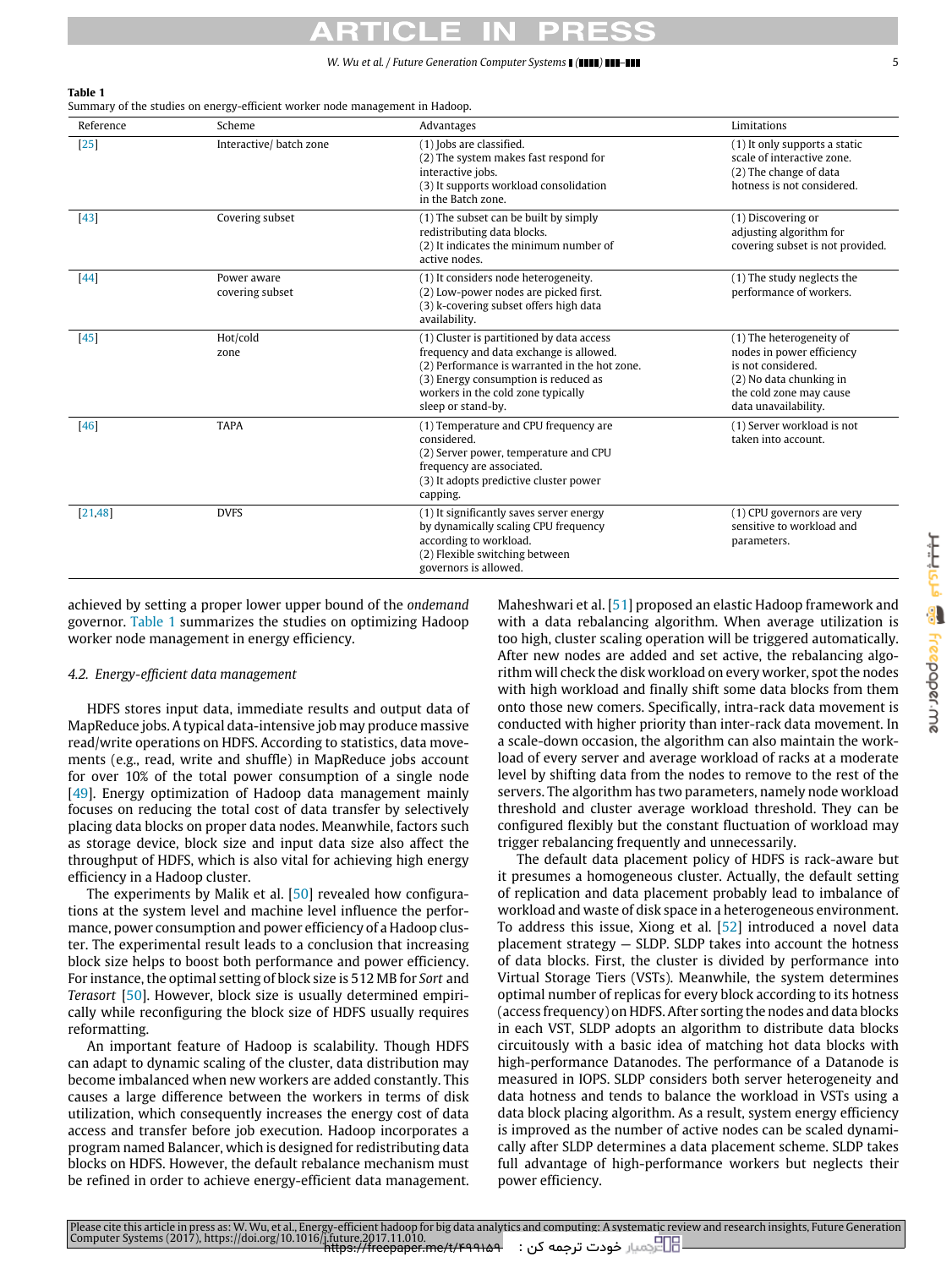Some researchers tried to exploit high-performance storage devices to optimize the process of MapReduce in energy. Moon et al. [\[53\]](#page-15-27) used Solid State Drives (SSD) to store data in HDFS and explored its impact on the performance and energy consumption of Hadoop. The result of running Terasort shows that even though adopting SSD throughout all the phases of MapReduce can maximize I/O performance, the optimal scheme in energy efficiency is SSD+HDD, in which Hard Disk Drives (HDD) still serve as the main storage device while SSD store intermediate data. This scheme mainly reduces job execution time and energy consumption in Shuffle phase. But due to the high cost of SSD and limited network bandwidth, it may not be wise to have every machine equipped with an SSD especially when the jobs are basically not IO-intensive. In the framework of MapReduce, intermediate results (the output of Mappers) are exchanged in Shuffle phase, which brings about intensive I/O operations and resource contention as a consequence. Yu et al. [\[54\]](#page-15-28) proposed a Virtual Shuffle strategy aiming at saving task execution energy by reducing disk accesses in Shuffle phase. Unlike the default mechanism of Hadoop, the strategy first generates and maintains a segment table instead of exchanging data immediately. The table records the locations of all Map output segments and the data transfer only happens when a Reduce task needs to fetch a data segment. In order to avoid exhaustion of memory caused by the merge of virtual segments and the multilevel segment table, the authors make use of balanced subtrees to save memory space. The scheme effectively eliminates redundant data transfer over the network and consequently improves MapReduce's efficiency. However, virtual segment indices will probably occupy huge memory space when terabytes or petabytes of data is involved. Besides, the proposed three-level segment table may lead to increasing data access latency.

MapReduce framework is capable of handling batch jobs that have a large number of input files, but the Namenode is a probable bottleneck as it stores the metadata of every block. Therefore, replacing those small input files with a smaller number of big files can alleviate the load on Namenode and further promote performance [\[55\]](#page-15-29). Similarly, Chen et al. [\[56\]](#page-15-30) proposed a method for merging small files (i.e., file size <HDFS block size) in a HDFS directory. They also added caches on the Datanodes to further speed up data access and reduce energy consumption. A limitation of the study is that the single level global index table of original small files may expand dramatically. Besides, security issue brought about by file merging is not taken into account. The study of [\[57\]](#page-15-31) makes use of Hadoop Archive (HAR) to merge small files into a big one. Actually, the authors revised the original two-level index structure (masterIndex + index) of HAR and proposed a novel archive file structure — NHAR, which supports single-level index, adding new files (into the archive) and reorganization. Experimental result shows the effectiveness of NHAR file merging in reducing Namenode's workload and memory usage. It is worthwhile to mention that overall data movement cost and energy consumption are reduced only when the proportion of valid data in the NHAR is high because useless data blocks may also be archived. File access contention and data security are not considered in the study. [Table 2](#page-6-0) summarizes the studies on optimizing Hadoop data management.

### *4.3. Energy-efficient resource allocation*

It is the resource allocation module of Hadoop that enables the MapReduce developers to focus on the job logic without the need of paying too much attention to the complexity of infrastructure such as server heterogeneity. In Hadoop 1.0, JobTracker running on the master node is in charge of both resource provisioning and job scheduling. The granularity of resource allocation is slot (Map/Reduce slot). In Hadoop 2.0, YARN takes the full responsibility of resource management, and the resource provisioning

granularity is no longer the slot but the container, which represents a basic resource unit allocated to a job. Resource allocation in Hadoop incorporates multiple aspects such as resource partitioning, resource provisioning and job scheduling. Energy-efficient resource allocation aims at improving resource utilization and energy efficiency without violating SLA (Service Level Agreement) of jobs.

For Hadoop 0.21.0, Tian and Chen [\[58\]](#page-15-32) proposed a model for predicting job execution time after investigating the relationship among the complexity of a MapReduce process, system resources available and the scale of input data. The model is a function of three variables: total number of Map tasks (the number of input blocks), total number of Reduce tasks and the number of Map slots. After being trained on a small number of nodes, the model can predict job execution time with the amount of resources allocated to the given job. The predictive information helps reduce the resource share (i.e., to reduce the number of Map slots and Reduce slots) and therefore save the energy within the constraint of response time. The predictive results of the model, however, may be inaccurate for new and unknown jobs beyond the training dataset. MapReduce jobs may have different resource demand and execution time. Given this fact, Cardosa et al. [\[59\]](#page-15-33) proposed an algorithm for provisioning MapReduce applications with resources in virtualized cloud environments. In their study, the goal of reducing job energy consumption is transformed into a problem of minimizing cumulative machine uptime. They proposed a two-step VM allocation algorithm. First, VMs are grouped together according to their estimated runtimes, i.e., each group (called ''bin'' by the authors) is made up of virtual machines with similar runtimes. In the second step, VMs in the same bin are allocated to servers one by one. The simulation result shows this resource provisioning strategy improves cluster energy efficiency by 20%–35%. The highlight of the strategy is that it resolves a unique spatio-temporal tradeoff over the utilization of physical servers with an efficient heuristic based on ''VM fitting recipes'' and ''VM binning''. However, server heterogeneity, which is common in a cloud environment, is not taken into account in their work.

In general, virtualization significantly increases resource utilization, but it also leads to performance degradation [\[60\]](#page-15-34). Sharma et al. [\[61\]](#page-15-35) presented a two-phase resource allocation strategy developed for a more complex circumstance which contains both baremetal machines and VMs. In the first phase, the scheduler decides whether a job should be delivered to the baremetal cluster or the virtual cluster according to its estimated run time and deadline. Then in the second phase, the tasks are allocated by considering resource utilization and contention. The strategy takes advantage of both physical machines and virtual machines to guarantee the response time of interactive jobs while maximizing resource utilization and reducing job energy consumption by consolidating batch jobs. The strategy relies on a job pre-execution mechanism for estimating run time, which will probably increase the latency of response when a number of unknown jobs arrive. Similarly, the study of [\[62\]](#page-15-36) paid attention to virtual clusters and introduced Cura, a novel MapReduce service framework. Cura adopts a job profiler to analyze the resource demand of jobs without requiring the information from users. It also employs an online, VM-aware scheduler to identify cost-optimal plans for resource provisioning. The virtual cluster is first divided into different resource pools. In each pool, virtual machines are homogeneous. By checking a job's resource demand, the scheduler decides on priority, target resource pool and optimal number of VMs for the job. Experimental result shows that Cura effectively reduces the total consumption of resource under the SLA constraint, which mainly benefits from grouping compute resource (i.e., VMs) and rearranging the job queue. But actually it is of high time complexity to compare the energy impact (on the cluster) of swapping every two jobs in the queue because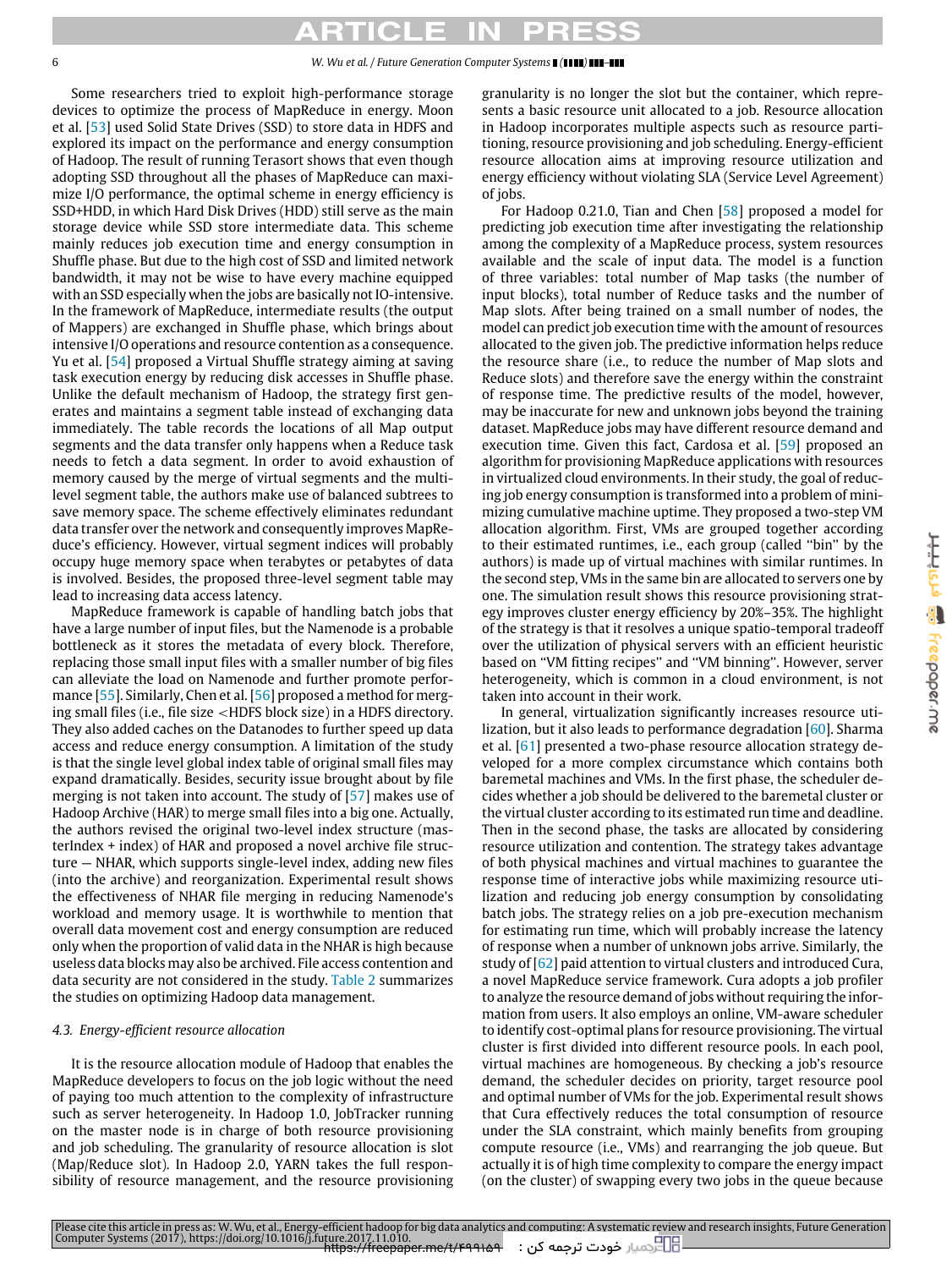*W. Wu et al. / Future Generation Computer Systems*  $\blacksquare$  (

Summary of studies on energy-efficient data management in Hadoop.

| ı.                |
|-------------------|
| ı.<br>İ           |
| ì<br>ţ.<br>١<br>ï |
| $\mathbf{G}$<br>ā |
| ı<br>ı            |
|                   |
|                   |

E

| Reference | Scheme                             | Advantages                                                                                                                                                              | Limitations                                                                                                                               |  |
|-----------|------------------------------------|-------------------------------------------------------------------------------------------------------------------------------------------------------------------------|-------------------------------------------------------------------------------------------------------------------------------------------|--|
| [50]      | Configuring<br>block size          | (1) Block size can be conveniently<br>specified in the configuration file.<br>(2) Increasing block size properly<br>can achieve remarkable promotion<br>of performance. | (1) Block size is a static<br>parameter.<br>(2) Reconfiguring block<br>size without reformatting<br>may cause instability of DFS.         |  |
| $[51]$    | Rebalancing                        | (1) Disk workload is balanced on<br>Datanodes.<br>(2) Algorithm parameters are<br>Tunable.<br>(3) It supports Power-aware cluster<br>rescaling.                         | (1) Workload fluctuation<br>may cause unnecessary<br>rebalancing operations.                                                              |  |
| $[52]$    | <b>SLDP</b>                        | (1) It considers both server<br>heterogeneity and data hotness.<br>(2) Data hotness-aware replication.<br>(3) Workload in VST is balanced<br>after cluster scaling      | (1) Node power efficiency<br>is not considered.                                                                                           |  |
| $[53]$    | SSD+HDD                            | (1) It Adopts SSD to store<br>intermediate results.<br>(2) Energy consumption is reduced<br>in shuffle phase.                                                           | (1) It is of too expansive to<br>install an SSD on every worker.<br>(2) Local I/O is not always<br>the bottleneck.                        |  |
| $[54]$    | Virtual Shuffle                    | (1) Multi-level segment table is<br>adopted.<br>(2) Segments are merged in memory<br>in advance.<br>(3) Data access in Shuffle phase is<br>reduced.                     | (1) Memory may<br>be crammed with virtual<br>segment indices.<br>(2) Multi-level segment<br>table may be inefficiency<br>for data access. |  |
| $[56]$    | File merging<br>+Datanode<br>cache | (1) The number of input files for<br>Map phase is reduced.<br>(2) Distributed cache accelerates<br>data access and reduces energy<br>consumption.                       | (1) The single-level global<br>index table may expand<br>too fast.<br>(2) Data security is not considered.                                |  |
| $[57]$    | <b>NHAR</b>                        | (1) Single-level index is adopted.<br>(2) It supports adding new files to<br>NHAR and reorganization.<br>(3) Workload and memory usage are<br>reduced on Namenode.      | (1) They do not consider<br>file access contention and<br>data security.                                                                  |  |

the estimate of energy consumption is further associated with task assignment after the job is scheduled. Thus the scheduler probably becomes a bottleneck in case job arrive rate is high.

<span id="page-6-0"></span>**Table 2**

Focusing on job scheduling, Cai et al. [\[63\]](#page-15-37) revised the framework of YARN and proposed an energy-aware resource allocation scheme. The minimum number of concurrent Map or Reduce tasks is first estimated by job profiling before the scheduler determines the resource share of a job according to its SLA constraint. More specifically, Jobs are scheduled based on the EDF (Earliest Deadline First) principle while the NodeManager is allowed to enable DVFS depending on the amount of available resource (i.e., containers) in the cluster. Job characteristics are obtained by a specific job profiler, which increases the response time when the job has to be preexecuted. Moreover, an obvious limitation of EDF scheduling is that job execution time and priority are neglected. Niu et al. [\[64\]](#page-15-38) also implemented an energy-saving scheduling framework — GreenMR on top of Hadoop YARN. The authors first introduce the execution time models and power consumption models for Map phase and Reduce phase, separately. The models are used to profile the total run time and energy consumption of a job in a given resource configuration. Based on the job profiling results, the scheduler first generates a basic energy-efficient plan according to the cluster capacity, after which a series of optimizations on the plan are conducted to reduce brown (non-renewable) energy consumption. For example, a job may be delayed by a few time slots until sufficient amount of renewable energy supply is available. GreenMR attempts to maximize resource utilization and match the cluster workload with renewable energy supply. But frequent switching may occur between batteries and the grid when green energy is in short supply. Besides, the single FIFO job queue adopted in the framework can be refined to reduce the extra cost of job reallocation. Cluster heterogeneity in power efficiency needs to be taken into account for the implementation of an energy-efficient job scheduler. On this point, Krish et al. [\[65\]](#page-15-39) proposed a scheduler for MapReduce jobs in heterogeneous clusters, where the workers are partitioned into different sub-clusters. When a job is dequeued, the scheduler estimates the energy efficiency of its execution on every sub-cluster and assigns the job to the optimal one. Then the workload of the sub-cluster is updated. The scheduler makes energy efficiency aware resource provision, but neglects the fact that the cluster's energy efficiency will not remain unchanged as workload increases or decreases. The effectiveness may be further improved if they adopt an adaptive job queue, which can maximize the utilization of those sub-clusters with high energy efficiency by delaying some jobs. [Table 3](#page-7-0) lists and summarizes the strong points and shortcomings of the relevant studies.

### *4.4. Energy-efficient task scheduling*

A MapReduce job will be decomposed into Map tasks and Reduce tasks according to the amount of input data and system parameters such as HDFS block size. All the Map tasks and Reduce tasks are assigned to worker nodes (physical machines and virtual machines) by the task scheduler. In Hadoop 1.0, the function of task scheduling is incorporated in JobTracker, and the corresponding abstract class is *TaskScheduler*. In Hadoop 2.0 with the YARN framework, ResourceManager is responsible for scheduling the tasks after checking the resource application from *ApplicationMaster* and the available containers in the cluster. Due to the variety of task resource need and server heterogeneity, the allocation strategy has a significant impact on the energy efficiency of task execution.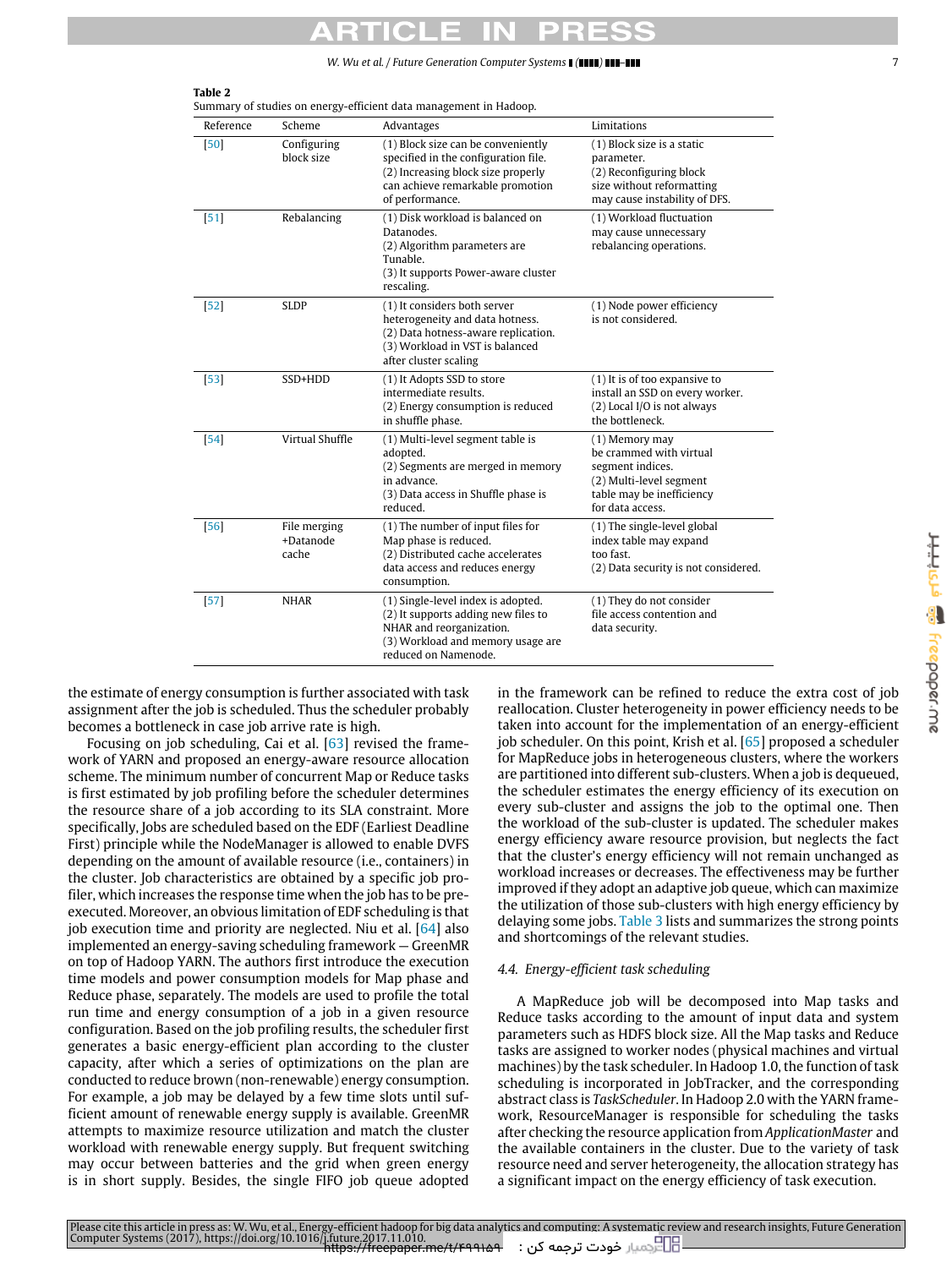<span id="page-7-0"></span>**Table 3**

8 *W. Wu et al. / Future Generation Computer Systems ( ) –*

| Reference | Scheme                                            | Advantages                                                                                                                                                                                   | Limitations                                                                                                                                                                         |
|-----------|---------------------------------------------------|----------------------------------------------------------------------------------------------------------------------------------------------------------------------------------------------|-------------------------------------------------------------------------------------------------------------------------------------------------------------------------------------|
| $[58]$    | Job prediction                                    | (1) It associates the concurrency of<br>Map/Reduce tasks with resource<br>provided and input data scale.                                                                                     | (1) It requires training data.<br>(2) Server heterogeneity and<br>workload are not<br>considered.                                                                                   |
| $[59]$    | VM placement<br>and grouping                      | (1) The scheme improves resource<br>utilization both spatially and<br>temporally.<br>(2) It consolidates MapReduce<br>workloads through VM grouping<br>and placement.                        | (1) Server heterogeneity is<br>not taken into account.<br>(2) Server performance<br>degradation caused by VM<br>contention is neglected.                                            |
| [61]      | Job classification                                | (1) It works in clusters that consist<br>of both baremetal and virtual machines.<br>(2) Interactive jobs have quick response.<br>(3) Consolidating batch jobs<br>improves energy efficiency. | (1) Pre-execution is needed<br>for job profiling.<br>(2) Job queue optimization is<br>not considered.                                                                               |
| [62]      | Online<br>VM-aware<br>scheduling                  | (1) The virtual cluster is divided<br>into pools.<br>(2) It supports flexible job queue.                                                                                                     | (1) Determining the best<br>sequence of job execution is<br>of time complexity.<br>(2) The scheduler may<br>become a bottleneck.                                                    |
| $[63]$    | EDF scheduling +<br>deadline-aware<br><b>DVFS</b> | (1) Minimum concurrency of<br>Map/Reduce tasks is estimated.<br>(2) EDF helps to prevent SLA violations.<br>(3) NodeManager is allowed to<br>enable DVFS to save energy                      | (1) The scheme does not<br>take into account job run<br>time and priority.<br>(2) Flexible consolidation of<br>tasks is limited by EDF                                              |
| [64]      | GreenMR                                           | (1) Execution time and power<br>consumption models are provided.<br>(2) It allows delay scheduling to<br>maximize the usage of renewable<br>energy supply.                                   | (1) Frequent switching<br>between sources may occur<br>when there is a shortage of<br>green energy.<br>(2) The single FIFO queue<br>cannot efficiently support<br>delay scheduling. |
| [65]      | Energy efficiency<br>aware job<br>assignment      | (1) The cluster is partitioned into<br>sub-clusters by hardware<br>configuration.<br>(2) The scheduler matches Jobs and<br>sub-clusters by energy efficiency.                                | (1) Workload is not taken<br>into account.<br>(2) The job queue is not adaptive.<br>(3) Jobs are scheduled to<br>every sub-cluster to obtain<br>power usage.                        |

Please cite this article in press as: W. Wu, et al., Energy-efficient hadoop for big data analytics and computing: A systematic review and research insights, Future Generation<br>Computer Systems (2017), https://doi.org/10.1

Shi and Srivastava [\[66\]](#page-15-40) proposed a heuristic task scheduling strategy with the focus on the efficiency of cooling system. In the paper, task scheduling is defined as a constrained optimization of the Coefficient of Performance (COP) of the cooling system. They discussed two different cases in which tasks have same or different deadlines, formulated the optimization as an Integer Linear Program and proposed a heuristic allocation algorithm to solve it. Based on minimum cost flow, the algorithm dynamically reschedules tasks to optimize the plans. A limitation of the study is that it ignores server heterogeneity and assumes all tasks are the same in running time. In a virtualized environment, the process of job starts with assigning virtual machines to the Map tasks to be launched. Hwang and Kim [\[67\]](#page-15-41) proposed and evaluated two cost-aware VM provisioning algorithms through experiments. One is based on List and First-Fit (LFF) principle and the other one is based on Deadline-aware Tasks Packing (DTP). In the paper, cost of a VM is defined as the product of its running cost (predefined) and running time. The LFF-based algorithm uses a list (VPList) to store the running cost of every VM in ascending order and attempts to allocate the Map or Reduce task to the VM at minimum cost. The allocation plan has to be evaluated before execution to guarantee that the constraint of overall time is not violated. The DTPbased algorithm first estimates the execution time of Map phase and adopts a similar way in selecting VM. But it allows assigning multiple tasks to a single VM. The simulation result on CloudSim [\[57](#page-15-31)[,58\]](#page-15-32) demonstrates that the DTP-based algorithm performed the best in reducing average job execution cost.

Power capping is applied to Hadoop clusters for mitigating overconsumption of energy. Zhu et al. [\[68\]](#page-15-42) examined the power consumption of a Hadoop cluster in a scale of 200 nodes. They found that the power consumption peaks from time to time, which causes unnecessary scale-ups of the cluster and results in power inefficiency. As they explain in their paper, power peak problem is a consequence of adopting the First Come First Served (FCFS) scheduler. In this case, jobs are scheduled one by one in the order of their arrival time, which means that the tasks of a job can be assigned and executed only when all the former jobs have been scheduled. To mitigate power peaks, the authors proposed a predictive server power model as well as a power-aware task scheduling strategy. The predictive model calculates system power at moment *t* as a weighted summation of task concurrency and the measured power at moment *(t-1)*. As the relationship between power and concurrency changes over time, the authors adopt a power tracking module and recomputed the model parameters at each control period. The strategy realizes power capping by dynamically restricting the number of concurrent tasks. Similarly, Nghiem and Figueira  $[69]$  also noticed that the default mechanism for calculating the number of tasks to launch in Hadoop is likely to cause a waste of resource. To this end, they proposed an algorithm to determine the optimal number of concurrent tasks for *Teragen* and *Terasort*. By running the jobs on a homogeneous cluster with different numbers of tasks and different sizes of input data (10 GB, 100 GB and 1 TB), they collected the data and fitted a job execution time model. Based on the model and the scale of input data, the algorithm is able to calculate the optimal number of tasks to launch. The experiment result shows that the algorithm provides the most accurate estimate and thus the energy consumption of Hadoop is effectively reduced. But the accuracy of the model may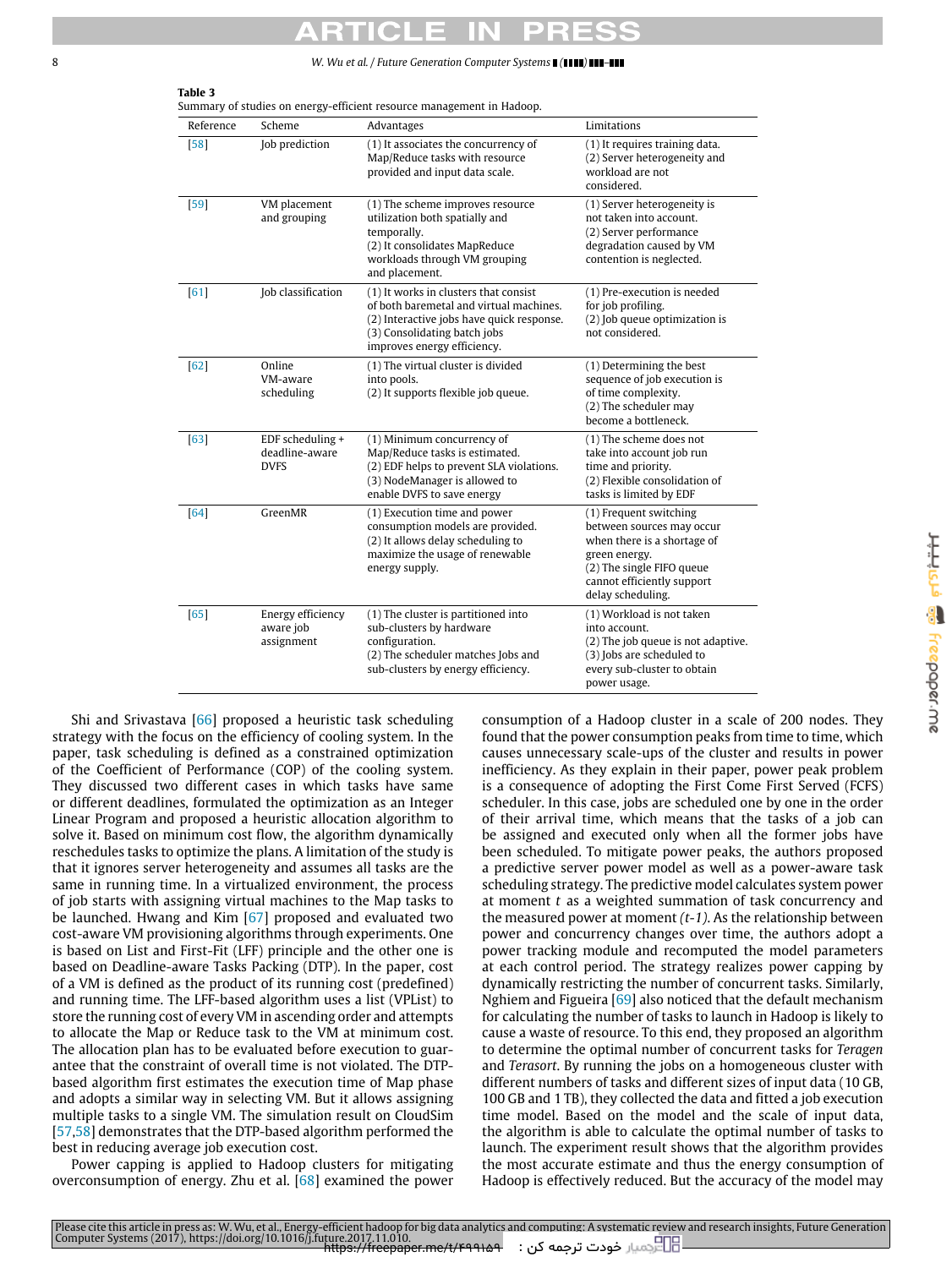## $\bullet$

be limited to only a few types of jobs and requires a lot of historical data for training. Another limitation is that the study does not consider server heterogeneity.

Optimizing task scheduling is non-trivial because it can be regarded as a ''bin-packing'' problem with more constraints. Mashayekhy et al. [\[70\]](#page-15-44) considered both task dependency and time constraints in their study. They used Integer Programming to model the problem of energy-aware scheduling of a MapReduce job. Since the time complexity to find the optimal solution is pretty high, the authors further proposed EMRSA-X, a heuristic task scheduling algorithm, to solve the problem. First, the algorithm sorts all Map slots and Reduce slots by energy consumption rate, which is defined as the ratio of energy consumption to processing time. Then the longest Map task is picked first and allocated to the node with lowest energy consumption rate if its execution time will not exceed the estimated limit. The deadline of the following Reduce task is updated accordingly. In case there is time remaining before the deadline, the shortest Map or Reduce task will be selected and assigned to this node. EMRSA-I and EMRSA-II are two variants of EMRSA-X while they mainly differ from each other on the definition of energy consumption rate. As a strong point, scheduling long tasks first helps to predict the execution time of Map phase and Reduce phase in advance to effectively avoid missing the job's deadline. The algorithm takes advantage of server heterogeneity in power efficiency. However, it is time-consuming to calculate the energy consumption rate of a slot since we have to examine every task that can be assigned to it. The complexity brings extra cost to task profiling and scheduling. EMRSA-X gives different weights of priority to Map tasks and Reduce tasks of a job according to the ratio of their estimated execution time. However, the study neglects a fact that the ratio changes during the execution of the job.

Physical machines differ a lot in power behaviors. Yigitbasi et al. [\[26\]](#page-15-45) ran MapReduce jobs on two different clusters consisting of low-power machines and high-performance machines, respectively. Both of the clusters are homogeneous. After testing different types of workload including CPU-intensive jobs and I/Ointensive jobs, they found a great difference in energy efficiency between the two clusters. To this point, they proposed an energyefficiency greedy scheduler — EESched. When a Map task is to be scheduled, the scheduler prioritizes the worker nodes by their power efficiency under CPU-intensive workload. And for a Reduce task, the scheduler tends to allocate it to a node with high power efficiency (measured in IOPS/Watt) under I/O-intensive workload. EESched also takes data locality into account, but the paper does not mention how to deal with the trade-off between energy efficiency and data locality. As a matter of fact, the embedded FIFO scheduler in Hadoop cannot well guarantee data locality. To this end, Althebyan et al. [\[71\]](#page-15-46) proposed a multi-threading improvement named MTL scheduler. They partitioned the cluster into several areas while each area incorporates a number of nodes. For a Map task, the MTL scheduler launches multiple threads to search different areas in a parallel manner for the nodes that store input data blocks. When all the required blocks are found, other threads will be notified to serve the next task. As illustrated in [\[72\]](#page-15-47), MTL scheduler is more effective in reducing job execution time and energy consumption than FIFO scheduler, MatchMaking scheduler and Delay scheduler. On one hand, MTL scheduler puts data locality in the first place. On the other hand, it enables fast scheduling using multiple threads. But the scheme does not consider server heterogeneity and job priority. Wen [\[73\]](#page-15-48) built energy consumption models for data transfer and task execution, separately. Based on the relationship between job arrival rate, number of active hosts and cluster energy consumption observed in the experiment, the author proposed a two-phase scheme named MinMaxDyn. According to this scheme, the scheduler first activates or deactivates a number of nodes depending on resource demand of the target job and cluster workload at the moment. Next, a heuristic algorithm is adopted to accomplish task scheduling, which means that the scheduler will try to match the most energy-consuming tasks with the servers under the lightest workload. MinMaxDyn considers the energy consumption produced by task execution as well as that by traffic load. The author also adopted a threshold-based approach to save energy by scaling the cluster dynamically. But data locality is not considered in this scheme. [Table 4](#page-9-0) summarizes the strong points and limitations of the above-mentioned studies on task scheduling in Hadoop.

#### *4.5. Other energy-saving schemes*

In previous subsections, we survey the studies on the optimization of Hadoop in energy efficiency with focuses on energy-aware worker node management, data management, resource allocation and task scheduling. Apart from them, many other approaches are also applicable for improving the energy efficiency of Hadoop.

It has been shown through experiments that the amount of energy consumed by a job is closely related to the size of input data [\[60\]](#page-15-34). More specifically, larger scale of input data results in more data blocks and consequently, increasing numbers of Map tasks and Reduce tasks. Hence, job energy consumption can be reduced by shrinking the size of input data. Based on this idea, Goiri et al. [\[74\]](#page-15-49) proposed a special Hadoop framework named ApproxHadoop, which mainly adopts two mechanisms: input data sampling and task dropping. Data sampling is a kind of preprocessing on the original input dataset, which will be sampled into a subset according to some specific rules. Actually, data sampling is a multi-phase process. As an example, we need two phases to preprocess a job which counts the number of 'a' in a dataset consisting of *N* web pages divided into *M* data blocks. In the first phase, *m* (*m*<*M*) blocks are picked out and allocated to Map tasks with the rest of them discarded. Next, data is sampled again in each data block by the corresponding Map task, which means that a portion of web pages in every block are abandoned. Task dropping is more complicated. The authors adopted different strategies to drop tasks in different types of jobs (i.e., computing aggregation and extreme values). Error bound estimate is also derived for each case. Essentially, task dropping aims at reducing computation by discarding some intermediate results (output of Map tasks) once the desired error bound has been achieved after the completion of former Mappers. ApproxHadoop provides us with a novel method to effectively improve system performance and reduce energy consumption by sacrificing the precision of results. The experimental result of the study shows that job run time and energy consumption are significantly reduced. The error caused by data sampling and task dropping is acceptable when the input data is large in size and uniformly distributed, but issues like missing keys may appear.

Some modern processors support independent frequency scaling of CPU cores. In other words, the cores on a multi-core processor can have different frequency, performance and power efficiency. Yan et al. [\[75\]](#page-15-50) exploited the heterogeneity of multi-core processors and proposed to divide the whole cluster into virtual resource pools. The vFast pool contains high-performance cores while the vSlow pool contains "slow" cores which usually outnumber ''fast'' cores. They adopted a multi-class priority scheduling policy by which interactive jobs and batch jobs are assigned to vFast pool and vSlow pool, respectively. In addition, a shared pool is adopted to retain idle core resource in order to prevent starvation of jobs in either queue. Interactive jobs generally demand fewer Map/Reduce slots while batch jobs often generate a large number of concurrent Map tasks and Reduce tasks. Experimental result shows that average job execution time and processor power consumption are optimized by matching different jobs with different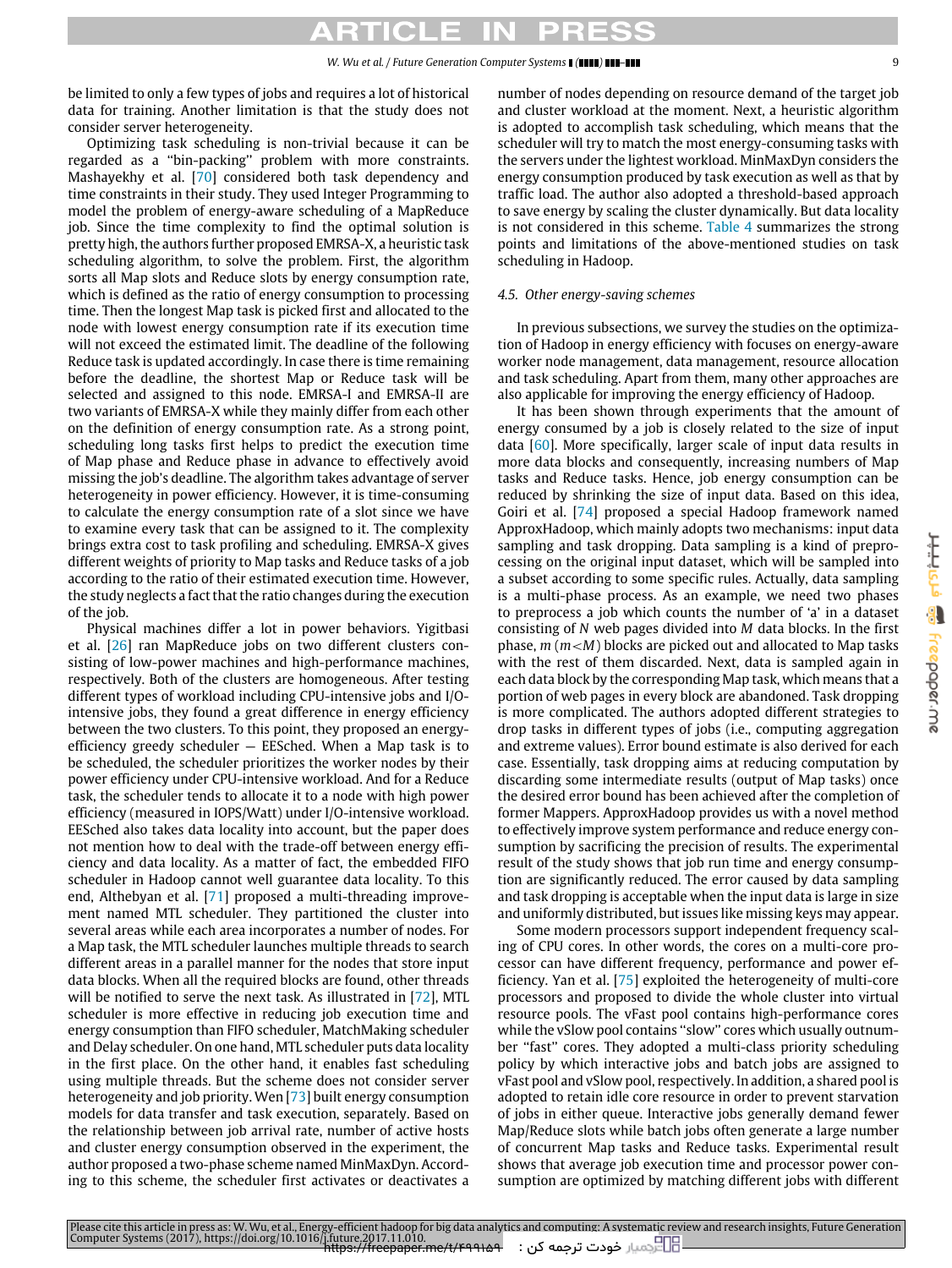# <span id="page-9-0"></span>**Table 4**

|  | Summary of studies on energy-efficient task scheduling schemes in Hadoop. |  |  |
|--|---------------------------------------------------------------------------|--|--|
|  |                                                                           |  |  |
|  |                                                                           |  |  |

| Reference | Scheme                                        | Advantages                                                                                                                                                                                                                                                                               | Limitations                                                                                                                                                                                                     |
|-----------|-----------------------------------------------|------------------------------------------------------------------------------------------------------------------------------------------------------------------------------------------------------------------------------------------------------------------------------------------|-----------------------------------------------------------------------------------------------------------------------------------------------------------------------------------------------------------------|
| [66]      | Minimum<br>cost flow                          | (1) Task execution limit is taken into<br>account.<br>(2) It allows rescheduling dynamically.<br>(3) It mainly focuses on saving energy in data<br>centers with huge storage.                                                                                                            | (1) The power model barely<br>considers disk.<br>(2) It assumes that all tasks<br>proceed in a same speed.<br>(3) It does not consider server<br>heterogeneity                                                  |
| [67]      | Cost-aware<br>VM selecting                    | (1) Virtualization, heterogeneity and job<br>SLA are considered.<br>(2) The DTP-based algorithm allows<br>assigning multiple tasks to a single VM.                                                                                                                                       | (1) Data locality is not taken<br>into consideration.<br>(2) It neglects the impact of<br>workload on execution cost.                                                                                           |
| [68]      | Power-aware<br>task<br>concurrency<br>control | (1) Its exploits a predictive server power<br>model.<br>(2) Parameters of the power model are<br>constantly calibrated from period to<br>period using power tracks.<br>(3) The number of concurrent tasks is<br>determined dynamically to mitigate<br>cluster power peaks.               | (1) Server heterogeneity is not<br>considered.                                                                                                                                                                  |
| $[26]$    | EESched                                       | (1) Server heterogeneity is considered<br>when calculating the energy efficiency of<br>Map tasks and Reduce tasks.<br>(2) Data locality is also taken into account.                                                                                                                      | (1) The study does not figure<br>out how to prioritize power<br>efficiency and data locality.<br>(2) The study neglects<br>workload's influence on<br>energy efficiency.                                        |
| [69]      | Predicting<br>optimal task<br>concurrency     | (1) It presents a job execution time model<br>associated to the number of concurrent<br>tasks.<br>(2) The model's accuracy is limited to the<br>training data including only a few types<br>of jobs.<br>(3) Energy consumption can be reduced by<br>running just enough number of tasks. | (1) Training or historical job<br>data is required for the model.<br>(2) Server heterogeneity is not<br>taken into account.                                                                                     |
| $[70]$    | EMRSA-X                                       | (1) Scheduling long tasks first helps to<br>estimate the execution time of Map and<br>Reduce in advance.<br>(2) Server heterogeneity is considered.                                                                                                                                      | (1) The calculation of energy<br>consumption rate for each slot<br>is of high complexity and may<br>bring about extra cost.<br>(2) It determines the weights of<br>Map and Reduce tasks of a job<br>statically. |
| $[71]$    | MTL<br>scheduler                              | (1) Data locality is considered.<br>(2) The scheduler is more efficient by using<br>multiple threads.                                                                                                                                                                                    | (1) Energy efficiency, server<br>heterogeneity and job priority<br>are not considered.                                                                                                                          |
| $[73]$    | MinMaxDyn                                     | (1) The scheme considers energy<br>consumed by task execution and data<br>traffic.<br>(2) It adopts threshold-based dynamic<br>cluster scaling to reduce energy<br>consumption.                                                                                                          | (1) Data locality is not taken<br>into account.                                                                                                                                                                 |

<u> H.H.Isla So</u> freepaper.me

pools of cores. A remarkable portion of MapReduce jobs are dataintensive, which means that disks usually account for a great amount of energy consumption. To reduce disk power consumption, Qiao and Li [\[76\]](#page-15-51) introduced a novel disk state management algorithm which exploits the characteristics of disk workload in different phases of a MapReduce job. For instance, they figured out that sometimes only a few I/O operations may happen on disk in Shuffle phase. Therefore, in this case we can set the disk to a low-power state to achieve energy efficiency. But task response time will probably increase when there is a burst in disk I/O since speeding up a disk takes some time. Besides local disk input/ output, massive data transfer through data center networks also causes enormous consumption of both time and energy. To this end, Asad et al. [\[77\]](#page-15-52) proposed a spate coding method for data packet and implemented an optimized Hadoop system using Software Defined Network (SDN). First, data is labeled by key. Then the data packet is encoded before being routed by the aggregate switch. Finally the Reducer uses the local side information to decode the data packet it received. The proposed scheme significantly reduces the volume of inter-rack communication in the phase of

Shuffle, and consequently improves the energy efficiency of data transfer. But it is likely that aggregate switches take heavy workload of data encoding and become a bottleneck of performance.

MapReduce is a fault-tolerant framework since many reactive or proactive failure-handling mechanisms are incorporated including task re-execution and speculative execution. Lin et al. [\[78\]](#page-16-4) explored the effects of Task Re-execution (TR) on job reliability, turnaround time and energy consumption. They found that re-execution significantly improves job reliability as input data scale increases, and reduces job energy consumption by tuning TR factors of Map task and Reduce task. But in practice, it is difficult to determine the optimal TR factors in advance. Different from task re-execution, speculative execution is essentially a strategy to exchange extra resource for time efficiency. Speculative tasks are launched in order to replace those stragglers which lag behind other tasks. A problem is that speculative execution is bound to bring about overheads in energy consumption. On this point, Phan et al. [\[79\]](#page-16-5) conducted a series of experiments to observe the cost. They discovered that speculative execution increases energy consumption in most cases especially for I/O-intensive jobs. This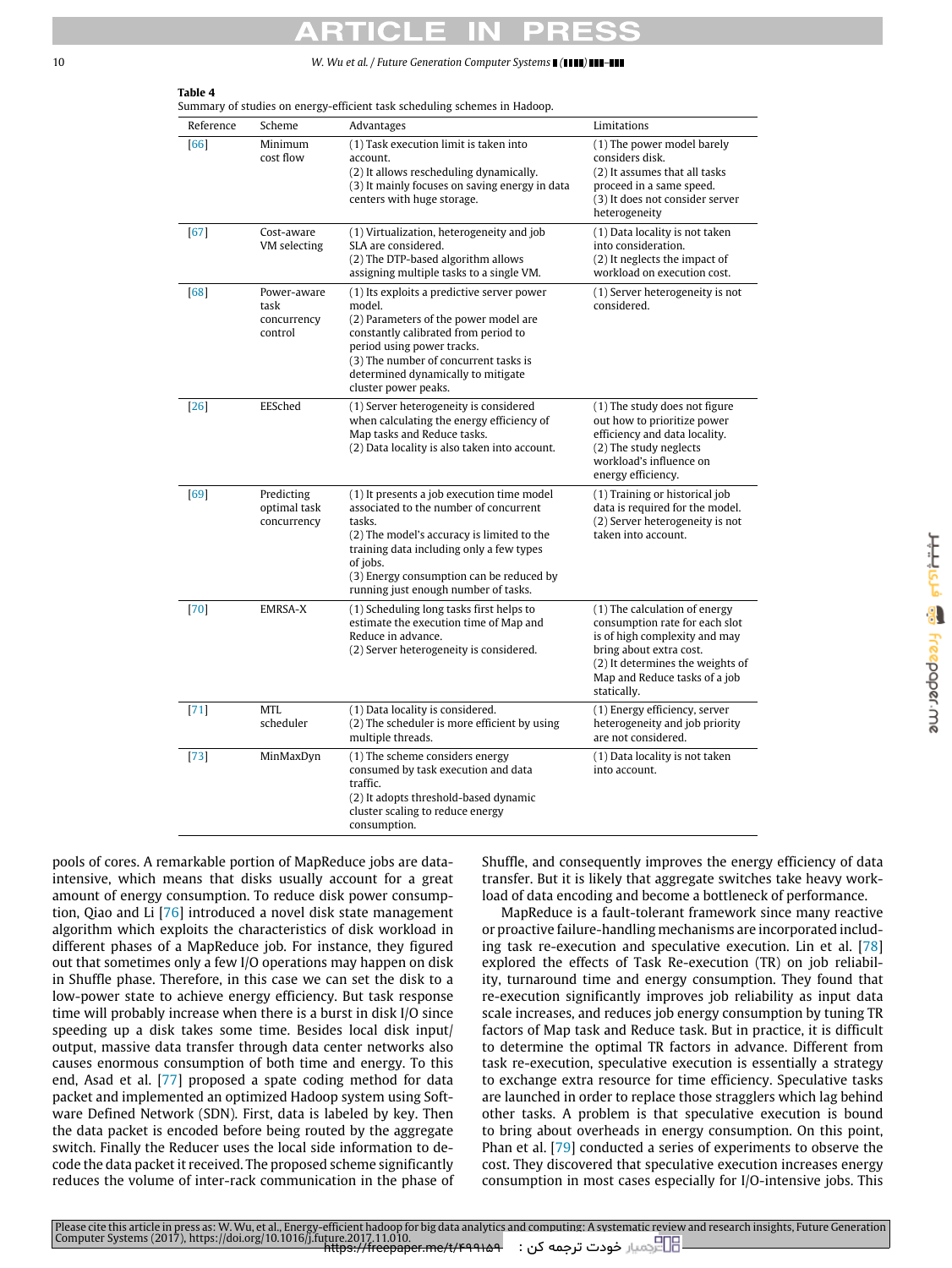## CI E

is because the method adopted in Hadoop for judging stragglers is too simple. This directly leads to the generation of a number of unnecessary speculative tasks and consequently, causes resource contention and the increase of server idle time. But actually speculative execution can be energy-efficiency if job execution time is remarkably reduced. For example, a local speculative task may be beneficial. Thus it can be concluded that the negative impact on cluster energy efficiency is closely related to false or inaccurate detection of straggling tasks. However, their study only compares two cases (i.e., enabling or disabling speculative execution in Hadoop) and lacks further analysis of the related parameters like the threshold in straggler detection. Also focusing on optimizing the fault-tolerance nature of Hadoop, Lin et al. [\[80\]](#page-16-6) proposed PARes, an improved framework that can well resolve the singlefailure problem of the NameNode. They set up two different nodes (HNode and WNode) as backups for the master. Based on this infrastructure, they proposed a proactive meta-data synchronization, mutual monitoring between masters and a warm-up mechanism (for WNode) to increase system stability at a minimum cost of energy consumption. As a hot standby node, HNode constantly communicated with the master to synchronize meta-data, thus it is able to take over the cluster immediately once the master is down. WNode will starts to warm up at the same time. Compared with traditional stand-by schemes, PAReS effectively shortens service downtime with low energy overheads. But the mutual monitoring mechanism does not consider the workload on master and may increase traffic load.

Nowadays, there is an emerging trend of adopting renewable energy sources (e.g., solar and wind) in data centers. However, green energy supply has natural defects such as poor sustainability and limited supply period. In order to maximize the power of renewable sources, GreenSlot [\[81\]](#page-16-7) was proposed. GreenSlot is a green energy aware batch job scheduler designed for maximizing the utilization of solar energy supply. Given the supply pattern of solar energy and the price pattern of grid, jobs in the current time slot are scheduled in a greedy manner. First, the scheduler selects the job with the shortest slack time. Then it tries to delay the job without exceeding its deadline until the coming of a time slot in which the execution cost is the lowest (the cost of consuming renewable energy is considered zero). At the meantime, GreenSlot adjusts the prediction of the amount of green energy in future time slots according to the error between estimated value and actual value in the current time slot. GreenSlot will reschedule once the error in current time slot is too large. A problem of this scheme is that rescheduling may be frequent when the job arrival rate is high but the predictive model of green energy is inaccurate. Similarly, GreenHadoop [\[82\]](#page-16-8) implements solar energy aware job scheduling and data management on the basis of Hadoop framework. Green-Hadoop first scales the cluster by examining the amount of solar energy available in current time slot. Then a part of arrived jobs are put into the running queue according to their priority and SLA constraints. And the nodes with required data blocks are activated. If renewable sources are in short supply and the grid energy is expensive in the current time slot, GreenHadoop will deactivate or shut down some nodes depending on the location of the job's data. And data blocks will be moved from retired nodes to those active nodes. This framework shifts workload and relocates data blocks to maximize the utilization of renewable energy through job scheduling and dynamic node management. But the proposed data movement policy does not consider server workload and power efficiency. [Table 5](#page-11-0) summarizes the strong points and limitations of the studies discussed in this section.

#### *4.6. An overview of the surveyed studies*

The energy efficiency of a Hadoop system can be attained through optimizing multiple metrics such as the number of (active) servers, data movement, server utilization, etc. Nevertheless, estimating or predicting system power or cost as a decision indicator is also widely adopted. The second means requires a predefined model with several parameters. Considering the complexity of Hadoop system as a cloud or data analytics platform, researchers focus on different criteria including energy consumption, job makespan and total cost. Actually, the optimization can be multi-objective. Besides, Service Level Agreements (SLAs) need to be guaranteed in scheduling. For example, constraints in resource shares, cost budget as well as job deadline should be met.

In order to provide a complementary view of the approaches we surveyed in our study, we summarize the works in a table [\(Table 6\)](#page-11-1) indicating the adoption of a) power/energy/cost model(s) b) constraint(s) c) multi-objective optimization d) online decision or e) training.

#### <span id="page-10-0"></span>**5. Research insights and future directions**

As the ever-growing consumption of energy gradually raises people's concern, how to improve the energy efficiency of Hadoop has become a topic of interest. Although much work has been done for the optimization of Hadoop and MapReduce framework, we are still facing great challenges as the heterogeneity of data centers gets prevailing and the diversity of big data workloads keeps increasing. Thus, it is of great necessity to overcome the limitations of previous studies and find more effective approaches to promoting Hadoop's energy efficiency. In this section, we present our insights from the previous studies and available techniques and discuss future directions of the research on energy-efficient Hadoop systems.

### *5.1. Energy-efficient cluster partitioning*

As the power efficiency of servers vary a lot in heterogeneous data centers, the way we scale the cluster up or down makes a huge impact on Hadoop's energy efficiency. The design of energyefficient node management strategies is challenging because we have to prevent the unbalance of data distribution, server overload and underutilization while rescaling the cluster to save energy. As a solution, cluster partitioning proved to be effective [\[43](#page-15-16)[,45\]](#page-15-18). Cluster partitioning allows different strategies specified for different groups of machines when the cluster needs to be scaled up or scaled down. For example, we typically retain the nodes in the covering subset  $[43]$  and shut down other nodes to reduce system energy consumption. The covering subset provides a baseline for minimizing the number of servers while guaranteeing basic service availability of the system. However, cluster partitioning and node management may be inefficient in energy if we do not consider more factors such as power efficiency and I/O performance of workers and data hotness. On one hand, the strategies by which we partition and manage the cluster should be energy-aware. Barely considering data locations and server performance may lead to high energy consumption. We should give higher priority to the worker nodes with high power efficiency and/or SSD. On the other hand, we need to find an effective approach to dynamically rescaling different partitions in the cluster. It is critical to make the partitions adaptive to the change of data hotness since static partitioning probably leads to unbalanced workload and energy inefficiency.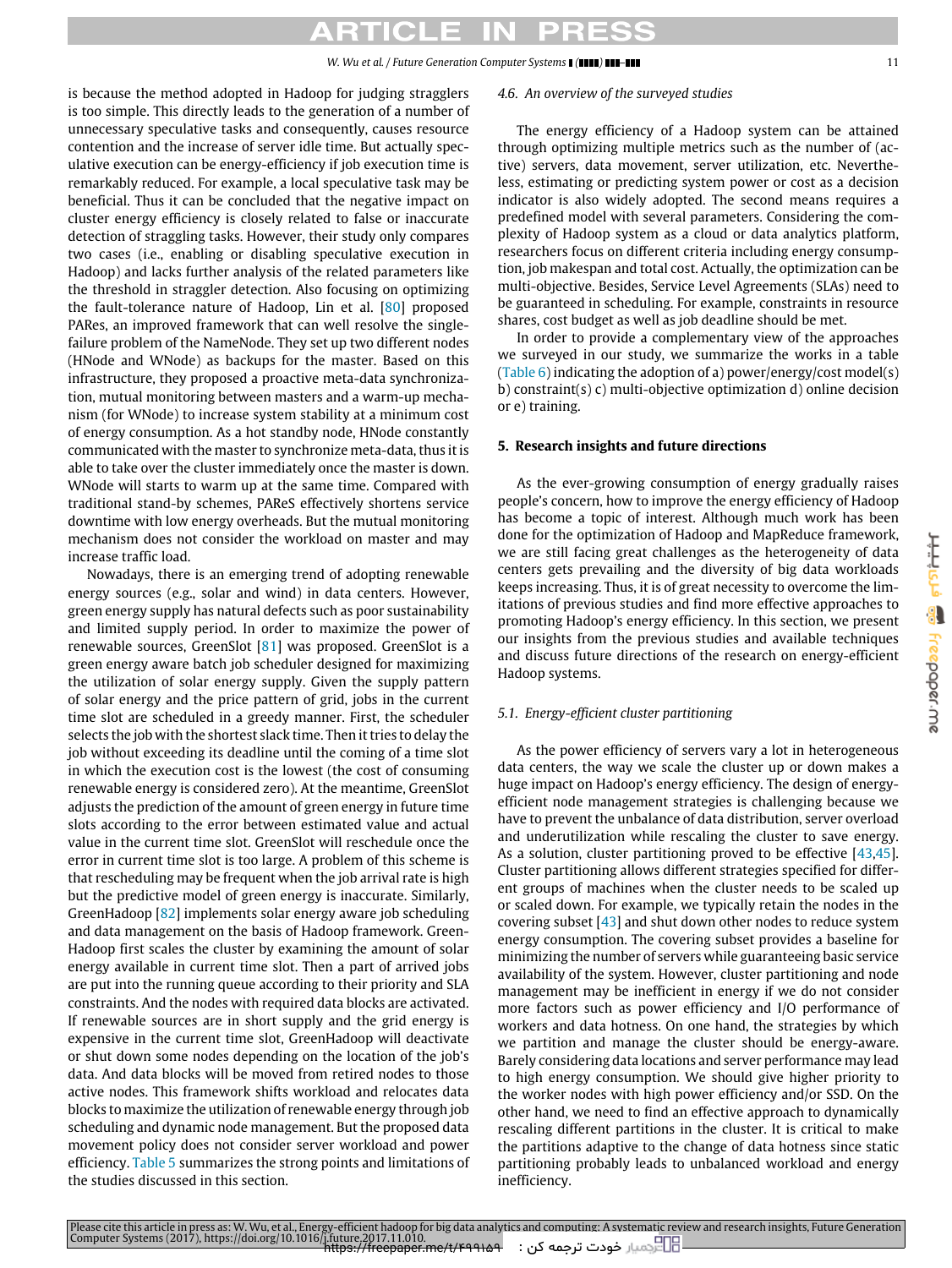| Reference | Scheme                                                                                                                                                                 | Advantages                                                                                                                                                                | Limitations                                                                                                                                                                  |  |
|-----------|------------------------------------------------------------------------------------------------------------------------------------------------------------------------|---------------------------------------------------------------------------------------------------------------------------------------------------------------------------|------------------------------------------------------------------------------------------------------------------------------------------------------------------------------|--|
| $[74]$    | (1) Workload is reduced by sampling<br>ApproxHadoop<br>input data and dropping tasks.<br>(2) The scheme effectively saves<br>energy within acceptable error<br>bounds. |                                                                                                                                                                           | (1) There exist problems like<br>missing keys and biased results.                                                                                                            |  |
| [75]      | Pooling of CPU<br>cores                                                                                                                                                | (1) Interactive jobs and batch jobs are<br>matched with vFast pool and vSlow<br>pool, respectively.<br>(2) A shared pool is adopted to avoid<br>job starvation.           | (1) Memory constraint is neglected<br>in terms of resource provisioning.                                                                                                     |  |
| $[76]$    | Disk state<br>Management                                                                                                                                               | (1) It takes advantage of the<br>discontinuity of disk I/O in<br>MapReduce jobs.                                                                                          | (1) Response may be delayed when<br>a disk is resuming from the idle<br>state to handle intensive I/O<br>operations.                                                         |  |
| $[77]$    | Data packet<br>coding                                                                                                                                                  | (1) The packet encoding schemes<br>significantly reduces inter-rack traffic<br>load and improves the energy<br>efficiency of communication.                               | (1) The encoder on the aggregate<br>switch may become a bottleneck.                                                                                                          |  |
| $[78]$    | Task<br>re-execution                                                                                                                                                   | (1) TR makes job execution more<br>reliable.<br>(2) Job energy consumption can be<br>reduced by tuning TR factors and<br>relevant parameters.                             | (1) It is tough to decide on the best<br>TR factors for different jobs before<br>beforehand.                                                                                 |  |
| $[79]$    | Speculative<br>execution                                                                                                                                               | (1) Job run time as well as energy<br>consumption can be reduced.                                                                                                         | (1) Launching unnecessary<br>speculative tasks causes a waste of<br>resources.<br>(2) The authors do not analyze the<br>impacts of relevant parameters.                      |  |
| [80]      | PAReS                                                                                                                                                                  | (1) The framework adopts a<br>comprehensive backup solution<br>(HNode+WNode).<br>(2) It effectively improves service<br>availability at a low energy<br>consumption cost. | (1) The synchronization and<br>mutual monitoring mechanism do<br>not consider the workload on<br>master.<br>(2) It is likely to cause heavier<br>traffic load on the master. |  |
| [81]      | GreenSlot                                                                                                                                                              | (1) The heuristic scheduling strategy<br>maximizes the utilization of green<br>energy utilization.<br>(2) Job slack time is considered.                                   | (1) The scheduler may become a<br>bottleneck once the energy<br>prediction model is not accurate.                                                                            |  |
| 82        | GreenHadoop                                                                                                                                                            | (1) The framework effectively<br>matches cluster workload with<br>renewable energy supply via job<br>scheduling and dynamic node<br>management.                           | (1) Data block movement does not<br>take server workload and energy<br>efficiency into account.                                                                              |  |

### <span id="page-11-1"></span>**Table 6**

An overview of the studies.

|      | Power model(s) /<br>cost function                                                                                                                                                                                                                                                               | Constant(s)                                                                                                                                                                                                                                                                                                         | Multi-objective<br>optimization                                                                                                                                                       | Online<br>decision                                                                                                           | Training                         |
|------|-------------------------------------------------------------------------------------------------------------------------------------------------------------------------------------------------------------------------------------------------------------------------------------------------|---------------------------------------------------------------------------------------------------------------------------------------------------------------------------------------------------------------------------------------------------------------------------------------------------------------------|---------------------------------------------------------------------------------------------------------------------------------------------------------------------------------------|------------------------------------------------------------------------------------------------------------------------------|----------------------------------|
| Ref. | $[43]$ (CPU power),<br>$[44]$ (server power),<br>[46] (server power),<br>$[52]$ (cost), $[58]$ (cost),<br>$[62]$ (cost),<br>$[64]$ (energy),<br>$[66]$ (disk & cost),<br>$[67]$ (cost)<br>$[68]$ (server & cost),<br>$[69]$ (energy),<br>$[70]$ (energy),<br>[73] (transmission & server power) | [43] (data availability),<br>[44] (data availability),<br>[46] (power budget),<br>[52] (data availability),<br>[58] (time or budget),<br>$[61]$ (time), $[62]$ (time),<br>$[63]$ (time), $[64]$ (time),<br>$[65]$ (time),<br>$[66]$ (time & thermal),<br>$[67]$ (time), $[70]$ (time).<br>[74] (error), [82] (time) | [66] (energy & heat removal),<br>$[69]$ (processing time & energy),<br>[70] (processing time & energy).<br>$[81]$ (green energy usage & cost),<br>$[82]$ (green energy usage & cost), | $[45, 46]$ ,<br>$[51, 59]$ ,<br>$[62, 63]$ ,<br>$[64, 67]$ ,<br>[26, 68]<br>[69, 71]<br>$[73, 75]$ ,<br>[76, 81, 82]<br>[82] | $[46, 58]$ ,<br>[61, 68]<br>[81] |

### *5.2. Data-oriented resource classification and provisioning*

A challenge in front of us is how to make resource provisioning more effective while the energy consumption of Hadoop is optimized. Resource classification not only simplifies matching resources and jobs, but also reduces the complexity of task scheduling. For example, we can divide the whole cluster into several pools. But it is non-trivial to determine the optimal classification because of the uncertainty of workloads and unbalanced

data access. To consolidate workload and thus reduce energy consumption in a Hadoop system, resources can be classified and provisioned according to power efficiency and the hotness of data blocks. The motivation of data-oriented resource classification and provisioning is to consolidate workload by redistributing data blocks in HDFS. Specifically, we store frequently accessed blocks in a pool of servers and exchange the data blocks with hot ones if they get cold. This helps to sufficiently utilize the workers with high power efficiency. Data hotness is updated on a regular basis

<span id="page-11-0"></span>**Table 5**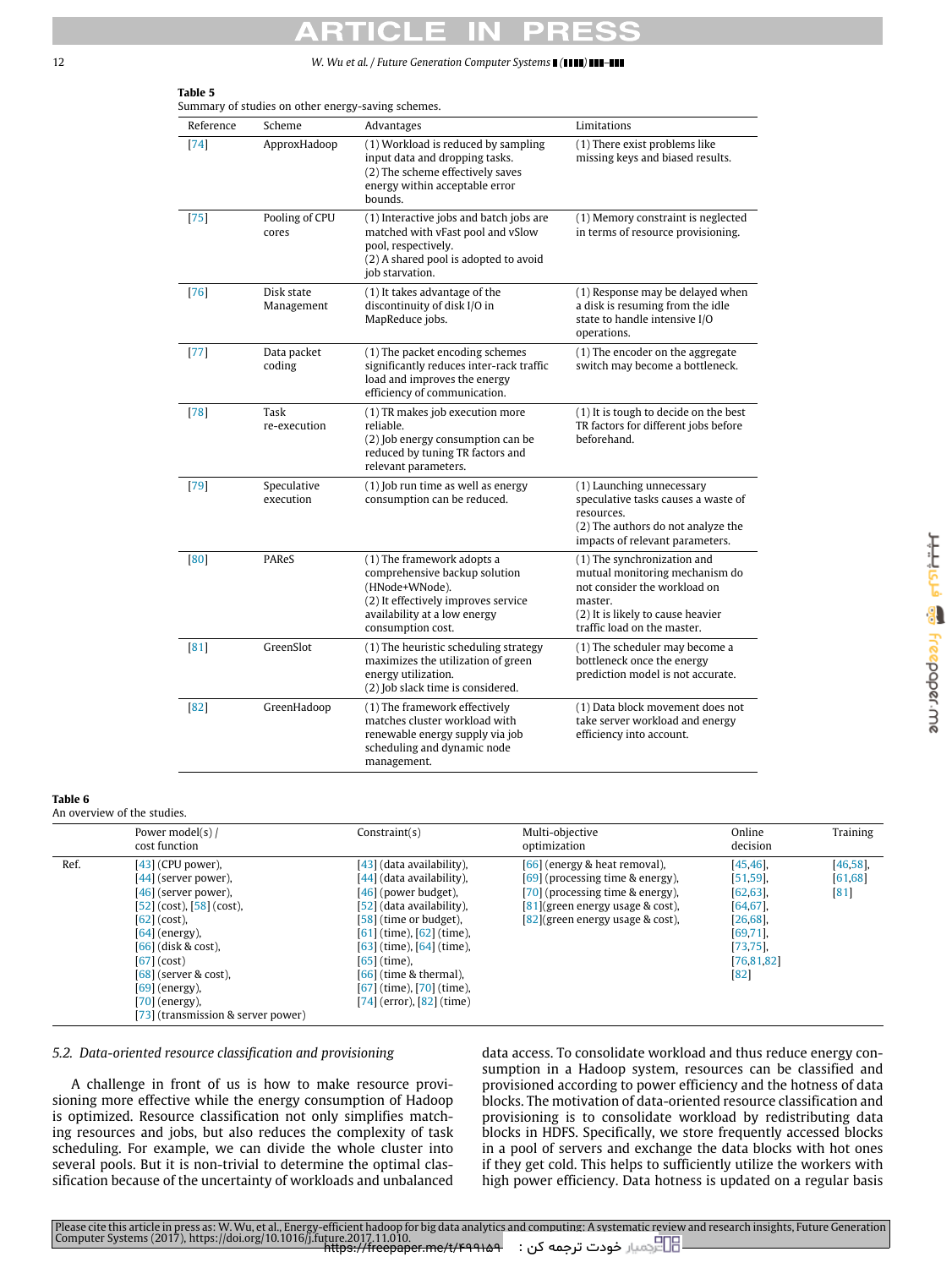<span id="page-12-0"></span>

**Fig. 2.** Data-oriented resource classification and provisioning with multiple pools.

and cold data is collected into another pool of servers, which will change to the low-power state to reduce energy consumption. Optimization of data locations is vital for adaptive scaling in both pools. We need to develop effective algorithms for data block redistribution and energy-efficient provisioning strategies for different classes of resources. [Fig. 2](#page-12-0) shows a simple case in which the resources are classified into two pools. Pool A contains servers storing hot data while pool B is for cold data. Pooling can achieve load balancing by two means. One is data block exchanging, which consolidates frequently-accessed data on a few servers via transmission on network. The other means is repartitioning sometimes regrouping the servers is cheaper than data movement when the change of data hotness follows a regular pattern. Logical pooling of Hadoop nodes reduces power consumption by powering off servers with only cold data or keeping them in low-power states.

#### *5.3. Resource provisioning based on optimal utilization*

Most of the existing resource allocation strategies are joboriented and do not organize resource in an efficient way. This may lead to extra scheduling overheads and sub-optimal plans. As a proposal, resource management can focus on optimizing the energy efficiency of resources instead of jobs. It has been observed that server power efficiency is maximized when CPU utilization stays at a particular level  $[83]$ . Hence, we can determine the optimal CPU utilization for every active node in the cluster by combining its performance curve and power curve. Then we can derive the optimal amount of resource that a server can offer, which can be quantified as the number of slots or containers. This means that the server will change to its most power-efficient state when an optimal number of slots or containers are occupied [\(Fig. 3\)](#page-12-1). Optimal utilization based resource provisioning is different from but does not violate the common logic of consolidating workload on the fewest number of servers. It takes advantage of the most efficient state of every server whilst avoiding server overload. To provision resources based on their optimal utilization, there are two major challenges: how to organize the resources efficiently and how to maximize energy efficiency in resource allocation. First, the utilization of workers changes frequently while the cluster may scale up/down from time to time. So a structure efficient in search, insert and delete is required to manage the resources. Second, for every job to be scheduled, the system needs to search for

<span id="page-12-1"></span>

**Fig. 3.** Servers with different levels of utilization for optimal power efficiency.

an appropriate server or virtual machine that can offer sufficient amount of resources while reaching its optimal utilization. Therefore, we need to develop an effective algorithm for maximizing holistic power efficiency through making more servers stay at their optimal levels of utilization.

### *5.4. EE and locality aware task scheduling*

Energy efficiency (EE) and data locality are critical factors for reducing the energy consumption of MapReduce tasks. But generally we have to face the trade-off in task scheduling between utilizing power-efficient servers and retaining data locality. On one hand, it may not be a good choice if we launch a non-local task even on a server with high power efficiency because copying input data can be of high cost. On the other hand, if we only consider data locality and run the task on a server with low power efficiency, the execution may consume a great amount of energy even though data transfer is avoided. Hence, we first need to build a quantitative model for evaluating the cost of task comprising of both the energy consumed by task execution and data movement. The energy consumption in execution closely relates to task resource demands and server power efficiency whilst the energy consumed by data transfer can be modeled as a function of bandwidth and data size. Besides, time constraint is another important factor to be considered. The response time needs to be estimated before the task is launched on a server in case there is a high risk of SLA violation, which can be regarded as a part of potential cost. Based on the cost model and time constraints, we further need to develop a judicious strategy that enables scheduling a batch of tasks and maximizes the energy efficiency of Hadoop systems.

#### *5.5. Optimizing job profiling with machine learning*

A job profile incorporates job-related information that is critical for energy-efficient job scheduling. The Job profiler predicts the execution time, resource demand and workload characteristics of every job arrived. In previous studies, there are mainly two mechanisms we can adopt to realize job profiling: analysis of historical job data and pre-execution. However, they may not be effective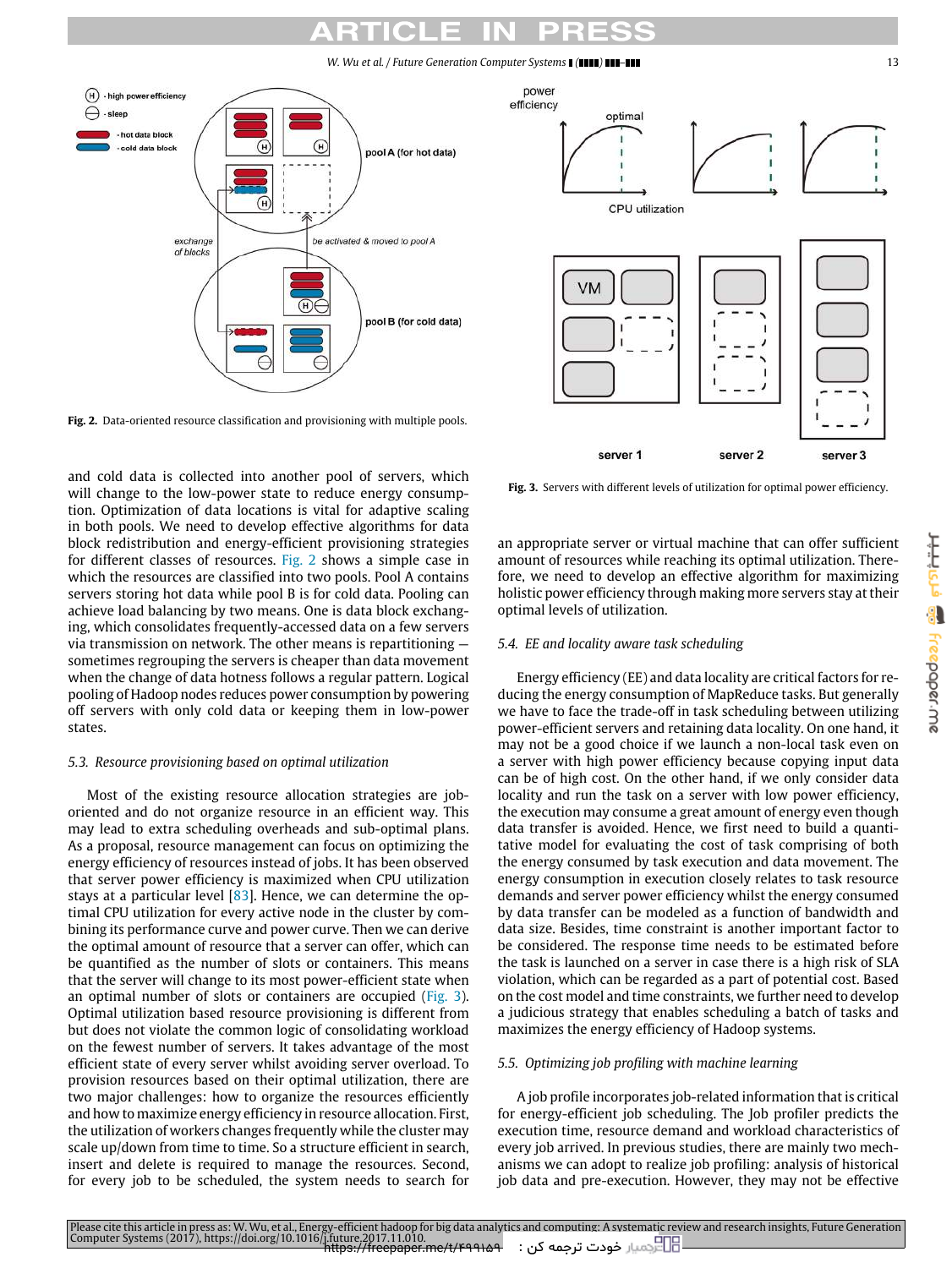<span id="page-13-0"></span>14 *W. Wu et al. / Future Generation Computer Systems ( ) –*



**Fig. 4.** A framework of job profiling based on machine learning.

or efficient enough to provide accurate job profiles for energysaving scheduling. Analyzing historical job data can hardly offer the information of unknown jobs without execution records, while job pre-execution inevitably consumes extra resources bringing about remarkable overheads in time and energy consumption especially when job arrival rate is high.

Machine learning can be applied to MapReduce job profiling to avoid or reduce the overheads of time and energy caused by preexecution. We need to build a job profiling model by which job execution time, resource demand and workload characteristics can be efficiently predicted. The model's input are job features such as the number of virtual cores required, libraries included and the size of input data. With job-related training data from historical jobs and their profiles, the model can be trained using machine learning methods. However, the diversity of jobs submitted to the Hadoop system makes the job profiling model's accuracy a major problem. We need to develop an improved framework of Hadoop that enables the job profiler to ''learn'' from both historical jobs and new jobs [\(Fig. 4\)](#page-13-0). Initially, job profiler is trained with a set of historical data (e.g., MapReduce job traces) and may provide inaccurate estimate of profiles when a job is first submitted. During the execution, job-related metrics (e.g., execution time, blocks processed and resource shares) are recorded and will be fed back to the profiler for model refinement using methods like incremental regression. At the same time, measurements of finished jobs are also archived as historical profiles to enrich the training dataset [\(Fig. 4\)](#page-13-0). As a result, the job profiler is constantly refined and able to provide accurate job information.

#### *5.6. Elastic power-saving Hadoop with containerization*

Server virtualization significantly promotes the utilization of physical resource. However, the virtual machine is still too ''heavy'' for highly elastic clusters. Emerging containerization techniques like Docker provides MapReduce applications with a lightweight solution to enabling the cluster to scale more easily and swiftly. For example, Chen et al. [\[84\]](#page-16-10) proposed Virtual Hadoop in their study, in which they replaced the basic task execution unit in YARN with Docker container. This allows them to implement an auto-scaling Hadoop cluster. Wang et al. [\[85\]](#page-16-11) encapsulated and ran the YARN components of ResourceManager, ApplicationMaster and NodeManager in Docker containers. We can take advantage of containerization to reduce Hadoop's energy consumption. First, the density of workers increases. Co-located containers share the kernel of host OS and thus significantly reduce total memory consumption. Consequently, the cost of energy consumption is reduced since we can run an equal number of MapReduce tasks in containers on fewer physical machines. Second, containers can be configured, launched and destroyed more flexibly and swiftly. A container image can be built automatically and it only takes a few seconds to start up or destroy a container. These features of container boost the elasticity of a Hadoop cluster by diminishing the time we need to scale up/down the cluster adaptively to the workload that change constantly. To implement a power-saving Hadoop with containers, the key is to coordinate the schedulingrelated components of Hadoop and the container orchestrator. We need to develop a comprehensive framework that enables resource provisioning and task scheduling at container level, and find approaches to leveraging energy-aware workload consolidation on containerized infrastructures.

#### *5.7. Efficient big data analytics on Hadoop*

The need of processing big data has been common in recent years. The ecosystem of Hadoop provides data scientists with a systematic approach to designing and implementing an entire workflow of big data analytics. However, most big data analytics applications[\[38\]](#page-15-11) are extremely time-consuming, which subsequently causes high energy consumption. Therefore, it is critical to optimize big data analytics applications on Hadoop.

Big data applications are typically CPU-intensive and/or IOintensive, which makes them sensitive to resource contention. More specifically, sharing disk throughput and bandwidth with other MapReduce jobs may lead to unexpected performance degradation. As a solution, running big data analytics jobs with high priority on dedicated servers can avoid resource contention. Huge volume and variety are prominent characteristics of big data. Huge volume of data makes efficient access to records a nontrivia task. Siddiqa et al. [\[86\]](#page-16-12) experimentally demonstrated the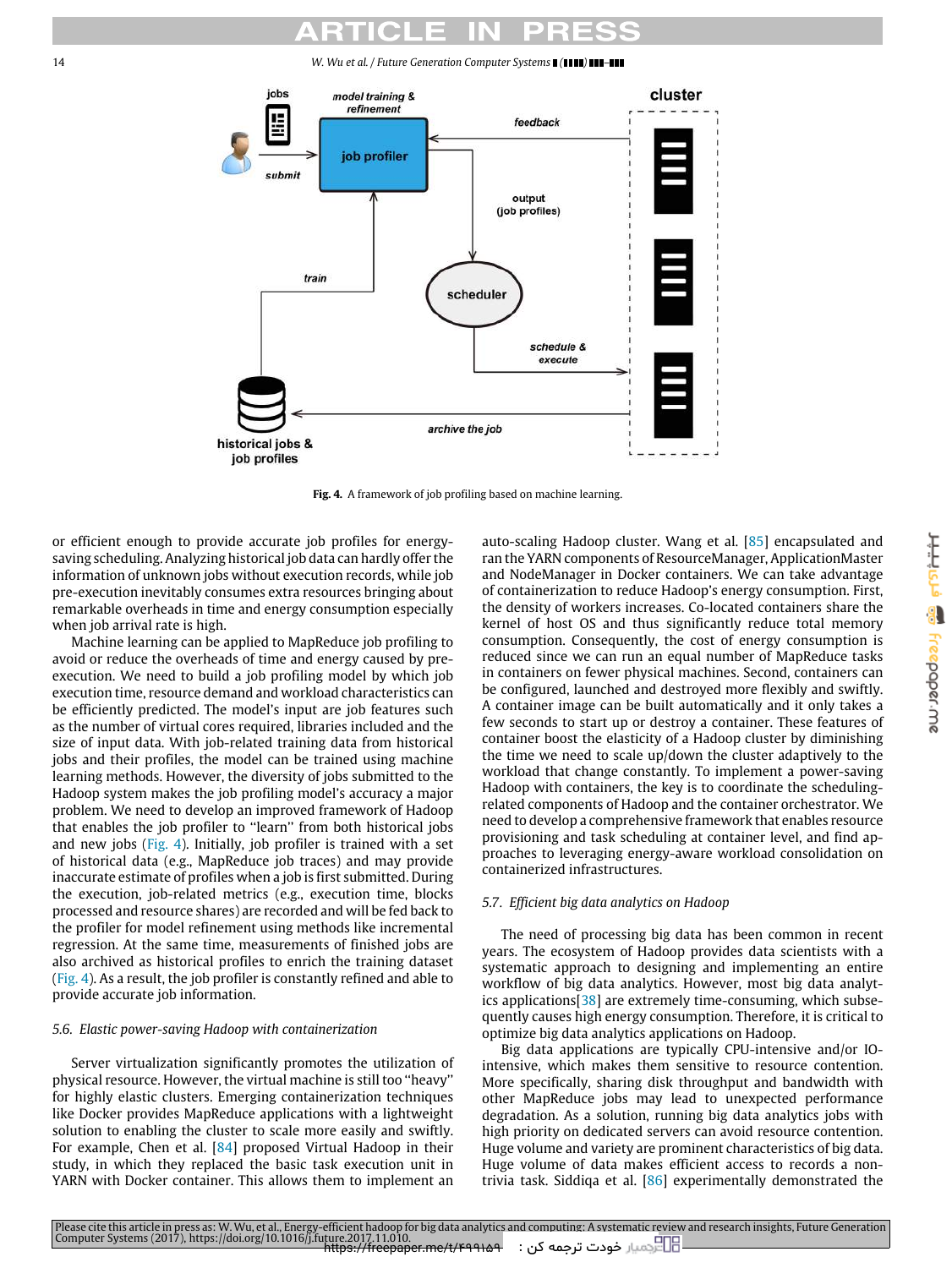## RTICI F

inefficiency of query execution using Hadoop full scan. It is also necessary to optimize the structure of the data stored on HDFS, HBase and Hive in order to reduce the size of data transferred via network. This can be combined with MapReduce workflow optimization like data compressing and balanced partitioning.

Update of data records may trigger a complete analytical workflow on the whole dataset. This process is inefficient in cost especially when the update is minor. Hadoop can deal with long batch jobs but provides little support for incremental analysis. To this end, we need to optimize Hadoop for some specific big data applications with techniques like reusing intermediate results. Enabling incremental analysis of big data on Hadoop is challenging but represents a promising approach towards reducing the cost of big data analytics applications.

#### <span id="page-14-22"></span>**6. Conclusions**

As the most popular open source implementation of MapReduce parallel framework, Hadoop provides a generic platform for processing large-scale datasets in a distributed environment. With the ever-growing demand for big data analytics, Hadoop has gained wide adoption in many fields of research and practice including bioinformatics, social network and business intelligence. However, little consideration of energy efficiency is taken in its original design, which usually causes overconsumption of energy especially when the system is running analytical jobs on massive datasets. To this end, there are a great number of studies on reducing the energy consumption of MapReduce applications from different aspects. In this paper, we summarize and compare them in five categories including energy-efficient optimization of cluster node management, data management, resource allocation, task scheduling and other energy-saving schemes. The Optimization of node management is mainly realized via cluster partitioning and server performance scaling. The performance and energy efficiency of Hadoop also closely relate to the data placement policy of HDFS, which can be improved through resizing data blocks, optimizing Shuffle and merging small input files. Recently, energy-efficient resource allocation and task scheduling have become the topics of interest in the research of MapReduce and Hadoop. We can adopt the methods such as resource pooling, job classification and job queue optimization to boost the energy efficiency of Hadoop in resource provisioning and. For task scheduling strategies, they typically require predictive information (e.g., estimated execution time) and assign tasks to worker nodes considering multiple factors like power efficiency (of the nodes), data locality and SLA constraints. In addition, we also survey other state-of-theart energy-saving schemes such as ApproxHadoop, GreenSlot and data packet coding. For the studies in each category, we elaborate their rationales and analyze their strong points and limitations as well, aiming at providing the users and developers of Hadoop with useful guidance.

Motivated by the previous work, we further illustrate our insights and possible research trends towards improving Hadoop's energy efficiency. Specifically, they are energy-efficient cluster partitioning, data-oriented resource classification and provisioning, resource provisioning based on optimal utilization, EE and locality aware task scheduling, optimizing job profiling with machine learning and elastic power-saving Hadoop with containerization. The ideas we present in this paper may inspire the relevant research on energy-aware Hadoop.

#### **Acknowledgments**

This work is partially supported by the National Natural Science Foundation of China (Grant Nos. 61402183 and 61772205), National Science and Technology Ministry (Grant No. 2015BAK 36B06), Guangdong Provincial Scientific and Technological Projects (Grant Nos. 2017B010126002, 2017A010101008, 2017A01010 1014, 2017B090901061, 2016A010101007, 2016B090918021 and 2014B010117001), Guangzhou Science and Technology Projects (Grant Nos. 201607010048 and 201604010040).

#### **References**

- <span id="page-14-0"></span>[1] [J. Dean, S. Ghemawat, MapReduce: Simplified data processing on large clus](http://refhub.elsevier.com/S0167-739X(17)31817-4/sb1)[ters, Commun. ACM 51 \(1\) \(2008\) 107–113.](http://refhub.elsevier.com/S0167-739X(17)31817-4/sb1)
- <span id="page-14-1"></span>[2] [A. Ghazal, T. Rabl, M. Hu, F. Raab, M. Poess, A. Crolotte, H. Jacobsen, Bigbench:](http://refhub.elsevier.com/S0167-739X(17)31817-4/sb2) [Towards an industry standard benchmark for big data analytics, in: ACM SIG-](http://refhub.elsevier.com/S0167-739X(17)31817-4/sb2)[MOD International Conference on Management of Data, ACM, 2013, pp. 1197–](http://refhub.elsevier.com/S0167-739X(17)31817-4/sb2) [1208.](http://refhub.elsevier.com/S0167-739X(17)31817-4/sb2)
- <span id="page-14-2"></span>[3] [V. Chang, An overview, examples, and impacts offered by emerging services](http://refhub.elsevier.com/S0167-739X(17)31817-4/sb3) [and analytics in cloud computing virtual reality, Neural Comput. Appl. \(2015\)](http://refhub.elsevier.com/S0167-739X(17)31817-4/sb3)  $1 - 14.$
- <span id="page-14-3"></span>[4] The Apache Hadoop Project. [http://www.hadoop.org.](http://www.hadoop.org)
- <span id="page-14-4"></span>[5] Powered by Hadoop. [http://wiki.apache.org/hadoop/PoweredBy.](http://wiki.apache.org/hadoop/PoweredBy)
- <span id="page-14-5"></span>[6] [H. Jin, S. Ibrahim, L. Qi, H. Cao, S. Wu, X. Shi, The mapreduce programming](http://refhub.elsevier.com/S0167-739X(17)31817-4/sb6) [model and implementations, Cloud Comput.: Princ. Paradigms \(2011\) 373–](http://refhub.elsevier.com/S0167-739X(17)31817-4/sb6) [390.](http://refhub.elsevier.com/S0167-739X(17)31817-4/sb6)
- <span id="page-14-6"></span>[7] [M. Zaharia, A. Konwinski, A.D. Joseph, R. Katz, I. Stoica, Improving mapreduce](http://refhub.elsevier.com/S0167-739X(17)31817-4/sb7) [performance in heterogeneous environments, in: Usenix Conference on Oper](http://refhub.elsevier.com/S0167-739X(17)31817-4/sb7)[ating Systems Design and Implementation, USENIX Association, 2008, pp. 29–](http://refhub.elsevier.com/S0167-739X(17)31817-4/sb7)  $42.$
- <span id="page-14-8"></span>[8] [Y. Chen, A. Ganapathi, R. Griffith, R. Katz, The case for evaluating mapre](http://refhub.elsevier.com/S0167-739X(17)31817-4/sb8)[duce performance using workload suites, in: IEEE International Symposium](http://refhub.elsevier.com/S0167-739X(17)31817-4/sb8) [on Modeling, Analysis & Simulation of Computer and Telecommunication](http://refhub.elsevier.com/S0167-739X(17)31817-4/sb8) [Systems, IEEE, 2011, pp. 390–399.](http://refhub.elsevier.com/S0167-739X(17)31817-4/sb8)
- <span id="page-14-7"></span>[9] [N. Zhu, L. Rao, X. Liu, J. Liu, H. Guan, Taming power peaks in mapreduce clusters,](http://refhub.elsevier.com/S0167-739X(17)31817-4/sb9) [in: ACM SIGCOMM 2011 Conference, vol. 41, ACM, 2011, pp. 416–417.](http://refhub.elsevier.com/S0167-739X(17)31817-4/sb9)
- <span id="page-14-9"></span>[\[](http://refhub.elsevier.com/S0167-739X(17)31817-4/sb10)10] [J.X. Wu, C.S. Zhang, B. Zhang, P. Wang, A new data-grouping-aware dynamic](http://refhub.elsevier.com/S0167-739X(17)31817-4/sb10) [data placement method that take into account jobs execute frequency for](http://refhub.elsevier.com/S0167-739X(17)31817-4/sb10) [Hadoop, Microprocess. Microsyst. 47 \(Part A\) \(2016\) 161–169.](http://refhub.elsevier.com/S0167-739X(17)31817-4/sb10)
- [11] Y. Wang, J. Tan, W. Yu, L. Zhang, X. Meng, X. Li, Preemptive reduce task scheduling for fair and fast job completion, in: 10th International Conference on Autonomic Computing (ICAC '13), 2013, pp. 279–289.
- <span id="page-14-10"></span>[\[](http://refhub.elsevier.com/S0167-739X(17)31817-4/sb12)12] [C.H. Hsu, K.D. Slagter, Y.C. Chung, Locality and loading aware virtual machine](http://refhub.elsevier.com/S0167-739X(17)31817-4/sb12) [mapping techniques for optimizing communications in MapReduce applica](http://refhub.elsevier.com/S0167-739X(17)31817-4/sb12)[tions, Future Gener. Comput. Syst. 53 \(2015\) 43–54.](http://refhub.elsevier.com/S0167-739X(17)31817-4/sb12)
- <span id="page-14-11"></span>[\[](http://refhub.elsevier.com/S0167-739X(17)31817-4/sb13)13] [G. Ananthanarayanan, C.C. Hung, X. Ren, I. Stoica, A. Wierman, M. Yu, GRASS:](http://refhub.elsevier.com/S0167-739X(17)31817-4/sb13) [Trimming stragglers in approximation analytics, in: Usenix Conference on](http://refhub.elsevier.com/S0167-739X(17)31817-4/sb13) [Networked Systems Design and Implementation, USENIX Association, 2014,](http://refhub.elsevier.com/S0167-739X(17)31817-4/sb13) [pp. 289–302.](http://refhub.elsevier.com/S0167-739X(17)31817-4/sb13)
- <span id="page-14-12"></span>[\[](http://refhub.elsevier.com/S0167-739X(17)31817-4/sb14)14] [Y. Li, Q. Yang, S. Lai, B. Li, A new speculative execution algorithm based on](http://refhub.elsevier.com/S0167-739X(17)31817-4/sb14) [c4.5 decision tree for hadoop, in: International Conference of Young Computer](http://refhub.elsevier.com/S0167-739X(17)31817-4/sb14) [Scientists, Engineers and Educators, vol. 503, Springer, Berlin Heidelberg,](http://refhub.elsevier.com/S0167-739X(17)31817-4/sb14) [2015, pp. 284–291.](http://refhub.elsevier.com/S0167-739X(17)31817-4/sb14)
- <span id="page-14-13"></span>[\[](http://refhub.elsevier.com/S0167-739X(17)31817-4/sb15)15] [J.A. Quiané-Ruiz, C. Pinkel, J. Schad, J. Dittrich, RAFTing mapreduce: Fast](http://refhub.elsevier.com/S0167-739X(17)31817-4/sb15) [recovery on the raft, in: IEEE International Conference on Data Engineering,](http://refhub.elsevier.com/S0167-739X(17)31817-4/sb15) [vol. 6493, IEEE, 2011, pp. 589–600.](http://refhub.elsevier.com/S0167-739X(17)31817-4/sb15)
- [\[](http://refhub.elsevier.com/S0167-739X(17)31817-4/sb16)16] [F. Dinu, T.S.E. Ng, Rcmp: Enabling efficient recomputation based failure re](http://refhub.elsevier.com/S0167-739X(17)31817-4/sb16)[silience for big data analytics, in: 2014 IEEE International Parallel & Distributed](http://refhub.elsevier.com/S0167-739X(17)31817-4/sb16) [Processing Symposium, IEEE, 2014, pp. 962–971.](http://refhub.elsevier.com/S0167-739X(17)31817-4/sb16)
- <span id="page-14-14"></span>[\[](http://refhub.elsevier.com/S0167-739X(17)31817-4/sb17)17] [O. Yildiz, S. Ibrahim, G. Antoniu, Enabling fast failure recovery in shared hadoop](http://refhub.elsevier.com/S0167-739X(17)31817-4/sb17) [clusters: Towards failure-aware scheduling, Future Gener. Comput. Syst. 74](http://refhub.elsevier.com/S0167-739X(17)31817-4/sb17) [\(2017\) 208–219.](http://refhub.elsevier.com/S0167-739X(17)31817-4/sb17)
- <span id="page-14-15"></span>[\[](http://refhub.elsevier.com/S0167-739X(17)31817-4/sb18)18] [A.M. Sampaio, J.G. Barbosa, Towards high-available and energy-efficient vir](http://refhub.elsevier.com/S0167-739X(17)31817-4/sb18)[tual computing environments in the cloud, Future Gener. Comput. Syst. 40](http://refhub.elsevier.com/S0167-739X(17)31817-4/sb18) [\(2014\) 30–43.](http://refhub.elsevier.com/S0167-739X(17)31817-4/sb18)
- <span id="page-14-16"></span>[\[](http://refhub.elsevier.com/S0167-739X(17)31817-4/sb19)19] [Y.C. Lee, A.Y. Zomaya, Energy efficient utilization of resources in cloud com](http://refhub.elsevier.com/S0167-739X(17)31817-4/sb19)[puting systems, J. Supercomput. 60 \(2\) \(2012\) 268–280.](http://refhub.elsevier.com/S0167-739X(17)31817-4/sb19)
- <span id="page-14-17"></span>[\[](http://refhub.elsevier.com/S0167-739X(17)31817-4/sb20)20] [C.T. Yang, Y.Z. Yan, S.T. Chen, R.H. Liu, J.H. Ou, K.L. Chen, iGEMS: A Cloud Green](http://refhub.elsevier.com/S0167-739X(17)31817-4/sb20) [Energy Management System in Data Center, in: Green, Pervasive, and Cloud](http://refhub.elsevier.com/S0167-739X(17)31817-4/sb20) [Computing, Springer International Publishing, 2016, pp. 82–98.](http://refhub.elsevier.com/S0167-739X(17)31817-4/sb20)
- <span id="page-14-18"></span>[\[](http://refhub.elsevier.com/S0167-739X(17)31817-4/sb21)21] [S. Ibrahim, T.D. Phan, A. Carpen-Amarie, H.E. Chihoub, D. Moise, G. Antoniu,](http://refhub.elsevier.com/S0167-739X(17)31817-4/sb21) [Governing energy consumption in hadoop through CPU frequency scaling: An](http://refhub.elsevier.com/S0167-739X(17)31817-4/sb21) [analysis, Future Gener. Comput. Syst. 54 \(2016\) 219–232.](http://refhub.elsevier.com/S0167-739X(17)31817-4/sb21)
- <span id="page-14-19"></span>[\[](http://refhub.elsevier.com/S0167-739X(17)31817-4/sb22)22] [B.T. Rao, L.S.S. Reddy, Survey on improved scheduling in hadoop mapreduce in](http://refhub.elsevier.com/S0167-739X(17)31817-4/sb22) [cloud environments, Int. J. Comput. Appl. 34 \(9\) \(2012\) 28–32.](http://refhub.elsevier.com/S0167-739X(17)31817-4/sb22)
- <span id="page-14-20"></span>[23] S. D'Souza, K. Chandrasekaran, Analysis of MapReduce scheduling and its improvements in cloud environment, in: IEEE International Conference on Signal Processing, Informatics, Communication and Energy Systems, 2015.
- <span id="page-14-21"></span>[\[](http://refhub.elsevier.com/S0167-739X(17)31817-4/sb24)24] [T. Wirtz, R. Ge, Improving mapreduce energy efficiency for computation in](http://refhub.elsevier.com/S0167-739X(17)31817-4/sb24)[tensive workloads, in: International Green Computing Conference and Work](http://refhub.elsevier.com/S0167-739X(17)31817-4/sb24)[shops, IEEE Computer Society, 2011, pp. 1–8.](http://refhub.elsevier.com/S0167-739X(17)31817-4/sb24)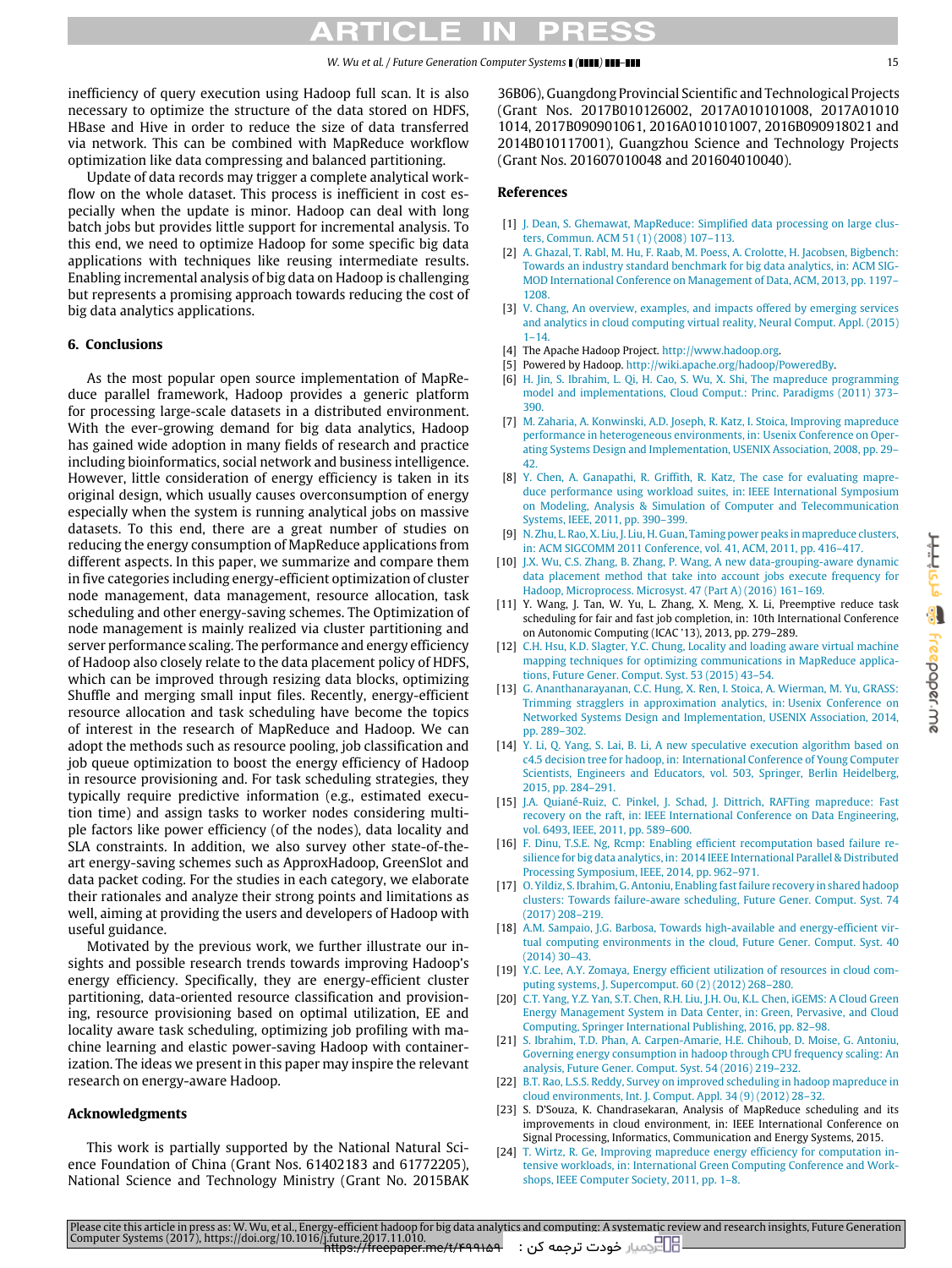## $\mathbf C$

#### 16 *W. Wu et al. / Future Generation Computer Systems ( ) –*

- <span id="page-15-19"></span>[\[](http://refhub.elsevier.com/S0167-739X(17)31817-4/sb25)25] [Y. Chen, S. Alspaugh, D. Borthakur, R. Katz, Energy efficiency for large-scale](http://refhub.elsevier.com/S0167-739X(17)31817-4/sb25) [mapreduce workloads with significant interactive analysis, in: ACM European](http://refhub.elsevier.com/S0167-739X(17)31817-4/sb25) [Conference on Computer Systems, ACM, 2012, pp. 43–56.](http://refhub.elsevier.com/S0167-739X(17)31817-4/sb25)
- <span id="page-15-45"></span>[26] N. Yigitbasi, K. Datta, N. Jain, T. Willke, Energy efficient scheduling of mapreduce workloads on heterogeneous clusters, in: Green Computing Middleware on Proceedings of the 2nd International Workshop, 2011.
- <span id="page-15-0"></span>[\[](http://refhub.elsevier.com/S0167-739X(17)31817-4/sb27)27] [X. Wang, Y. Wang, Y. Cui, A new multi-objective bi-level programming model](http://refhub.elsevier.com/S0167-739X(17)31817-4/sb27) [for energy and locality aware multi-job scheduling in cloud computing, Future](http://refhub.elsevier.com/S0167-739X(17)31817-4/sb27) [Gener. Comput. Syst. 36 \(7\) \(2014\) 91–101.](http://refhub.elsevier.com/S0167-739X(17)31817-4/sb27)
- <span id="page-15-1"></span>[\[](http://refhub.elsevier.com/S0167-739X(17)31817-4/sb28)28] [A. Hameed, A. Khoshkbarforoushha, R. Ranjan, P.P. Jayaraman, J. Kolodziej, P.](http://refhub.elsevier.com/S0167-739X(17)31817-4/sb28) [Balaji, S. Zeadally, Q.M. Malluhi, N. Tziritas, A. Vishnu, S.U. Khan, A. Zomaya,](http://refhub.elsevier.com/S0167-739X(17)31817-4/sb28) [A survey and taxonomy on energy efficient resource allocation techniques for](http://refhub.elsevier.com/S0167-739X(17)31817-4/sb28) [cloud computing systems, Computing 98 \(7\) \(2016\) 751–774.](http://refhub.elsevier.com/S0167-739X(17)31817-4/sb28)
- <span id="page-15-2"></span>[\[](http://refhub.elsevier.com/S0167-739X(17)31817-4/sb29)29] [D. Borthakur, The hadoop distributed file system: Architecture and design,](http://refhub.elsevier.com/S0167-739X(17)31817-4/sb29) [Hadoop Proj. Website 11 \(2007\) 21.](http://refhub.elsevier.com/S0167-739X(17)31817-4/sb29)
- <span id="page-15-3"></span>[\[](http://refhub.elsevier.com/S0167-739X(17)31817-4/sb30)30] [V. Chang, R.J. Walters, G. Wills, Cloud storage and bioinformatics in a private](http://refhub.elsevier.com/S0167-739X(17)31817-4/sb30) [cloud deployment: Lessons for data intensive research, in: International Con](http://refhub.elsevier.com/S0167-739X(17)31817-4/sb30)[ference on Cloud Computing and Services Science, vol. 367, Springer Interna](http://refhub.elsevier.com/S0167-739X(17)31817-4/sb30)[tional Publishing, 2012, pp. 245–264.](http://refhub.elsevier.com/S0167-739X(17)31817-4/sb30)
- <span id="page-15-4"></span>[\[](http://refhub.elsevier.com/S0167-739X(17)31817-4/sb31)31] [A. O'Driscoll, J. Daugelaite, R.D. Sleator, 'Big Data', hadoop and cloud computing](http://refhub.elsevier.com/S0167-739X(17)31817-4/sb31) [in genomics, J. Biomed. Inform. 46 \(5\) \(2013\) 774–781.](http://refhub.elsevier.com/S0167-739X(17)31817-4/sb31)
- <span id="page-15-5"></span>[32] T. Nguyen, W. Shi, D. Ruden, Cloudaligner: A fast and full-featured mapreduce based tool for sequence mapping, BMC Res. Notes 4 (2011) 171–177. [http:](http://dx.doi.org/10.1186/1756-0500-4-171) [//dx.doi.org/10.1186/1756-0500-4-171.](http://dx.doi.org/10.1186/1756-0500-4-171)
- <span id="page-15-6"></span>[33] S. Lewis, A. Csordas, S. Killcoyne, H. Hermjako, M.R. Hoopmann, R.L. Moritz, E.W. Deutsch, J. Boyle, Hydra: A scalable proteomic search engine which utilizes the Hadoop distributed computing framework, BMC Bioinformatics. 13 (2012) 324–329. [http://dx.doi.org/10.1186/1471-2105-13-324.](http://dx.doi.org/10.1186/1471-2105-13-324)
- <span id="page-15-7"></span>[\[](http://refhub.elsevier.com/S0167-739X(17)31817-4/sb34)34] [V. Chang, Towards data analysis for weather cloud computing, Knowl.-Based](http://refhub.elsevier.com/S0167-739X(17)31817-4/sb34) [Syst. 127 \(2017\) 29–45.](http://refhub.elsevier.com/S0167-739X(17)31817-4/sb34)
- <span id="page-15-8"></span>[\[](http://refhub.elsevier.com/S0167-739X(17)31817-4/sb35)35] [S. Gao, L. Li, W. Li, K. Janowicz, Y. Zhang, Constructing gazetteers from volun](http://refhub.elsevier.com/S0167-739X(17)31817-4/sb35)[teered big geo-data based on Hadoop, Comput. Environ. Urban Syst. 61 \(2017\)](http://refhub.elsevier.com/S0167-739X(17)31817-4/sb35) [172–186.](http://refhub.elsevier.com/S0167-739X(17)31817-4/sb35)
- <span id="page-15-9"></span>[\[](http://refhub.elsevier.com/S0167-739X(17)31817-4/sb36)36] [J. Li, J.W. Li, X.F. Chen, C. Jia, W.J. Lou, Identity-based encryption with out](http://refhub.elsevier.com/S0167-739X(17)31817-4/sb36)[sourced revocation in cloud computing, IEEE Trans. Comput. 64 \(2\) \(2015\)](http://refhub.elsevier.com/S0167-739X(17)31817-4/sb36) [425–437. IEEE.](http://refhub.elsevier.com/S0167-739X(17)31817-4/sb36)
- <span id="page-15-10"></span>[\[](http://refhub.elsevier.com/S0167-739X(17)31817-4/sb37)37] [W. Shang, Z.M. Jiang, H. Hemmati, B. Adams, A.E. Hassan, P. Martin, Assisting](http://refhub.elsevier.com/S0167-739X(17)31817-4/sb37) [developers of big data analytics applications when deploying on hadoop](http://refhub.elsevier.com/S0167-739X(17)31817-4/sb37) [clouds, in: International Conference on Software Engineering, vol. 8114, IEEE,](http://refhub.elsevier.com/S0167-739X(17)31817-4/sb37) [2013, pp. 402–411.](http://refhub.elsevier.com/S0167-739X(17)31817-4/sb37)
- <span id="page-15-11"></span>[\[](http://refhub.elsevier.com/S0167-739X(17)31817-4/sb38)38] [W.W. Lin, W.T. Wu Z, L.X. Lin, et al., An ensemble random forest algorithm for](http://refhub.elsevier.com/S0167-739X(17)31817-4/sb38) [insurance big data analysis, IEEE Access 5 \(2017\) 16568–16575. IEEE.](http://refhub.elsevier.com/S0167-739X(17)31817-4/sb38)
- <span id="page-15-12"></span>[\[](http://refhub.elsevier.com/S0167-739X(17)31817-4/sb39)39] [S. Rallapalli, R.R. Gondkar, U.P.K. Ketavarapu, Impact of processing and ana](http://refhub.elsevier.com/S0167-739X(17)31817-4/sb39)[lyzing healthcare big data on cloud computing environment by implementing](http://refhub.elsevier.com/S0167-739X(17)31817-4/sb39) [hadoop cluster, Procedia Comput. Sci. 85 \(2016\) 16–22.](http://refhub.elsevier.com/S0167-739X(17)31817-4/sb39)
- <span id="page-15-13"></span>[\[](http://refhub.elsevier.com/S0167-739X(17)31817-4/sb40)40] [I.A.T. Hashem, V. Chang, N.B. Anuar, K. Adewole, I. Yaqoob, A. Gani, E. Ahmed,](http://refhub.elsevier.com/S0167-739X(17)31817-4/sb40) [H. Chiroma, The role of big data in smart city, Int. J. Inf. Manag. 36 \(5\) \(2016\)](http://refhub.elsevier.com/S0167-739X(17)31817-4/sb40) [748–758.](http://refhub.elsevier.com/S0167-739X(17)31817-4/sb40)
- <span id="page-15-14"></span>[\[](http://refhub.elsevier.com/S0167-739X(17)31817-4/sb41)41] [D. Larson, V. Chang, A review and future direction of agile, business intelli](http://refhub.elsevier.com/S0167-739X(17)31817-4/sb41)[gence, analytics and data science, Int. J. Inf. Manag. 36 \(5\) \(2016\) 700–710.](http://refhub.elsevier.com/S0167-739X(17)31817-4/sb41)
- <span id="page-15-15"></span>[\[](http://refhub.elsevier.com/S0167-739X(17)31817-4/sb42)42] [Z. Farzanyar, N. Cercone, Efficient mining of frequent itemsets in social net](http://refhub.elsevier.com/S0167-739X(17)31817-4/sb42)[work data based on mapreduce framework, in: IEEE/ACM International Con](http://refhub.elsevier.com/S0167-739X(17)31817-4/sb42)[ference on Advances in Social Networks Analysis and Mining, IEEE, 2013,](http://refhub.elsevier.com/S0167-739X(17)31817-4/sb42) [pp. 1183–1188.](http://refhub.elsevier.com/S0167-739X(17)31817-4/sb42)
- <span id="page-15-16"></span>[\[](http://refhub.elsevier.com/S0167-739X(17)31817-4/sb43)43] [J. Leverich, C. Kozyrakis, On the energy \(in\)efficiency of hadoop clusters, ACM](http://refhub.elsevier.com/S0167-739X(17)31817-4/sb43) [Sigops Oper. Syst. Rev. 44 \(1\) \(2010\) 61–65.](http://refhub.elsevier.com/S0167-739X(17)31817-4/sb43)
- <span id="page-15-17"></span>[\[](http://refhub.elsevier.com/S0167-739X(17)31817-4/sb44)44] [J. Kim, J. Chou, D. Rotem, iPACS: Power-aware covering sets for energy pro](http://refhub.elsevier.com/S0167-739X(17)31817-4/sb44)[portionality and performance in data parallel computing clusters, J. Parallel](http://refhub.elsevier.com/S0167-739X(17)31817-4/sb44) [Distrib. Comput. 74 \(1\) \(2014\) 1762–1774.](http://refhub.elsevier.com/S0167-739X(17)31817-4/sb44)
- <span id="page-15-18"></span>[45] R.T. Kaushik, M. Bhandarkar, GreenHDFS: Towards an energy-conserving, storage-efficient, hybrid Hadoop compute cluster, in: International Conference on Power Aware Computing and Systems, 2010.
- <span id="page-15-20"></span>[\[](http://refhub.elsevier.com/S0167-739X(17)31817-4/sb46)46] [S. Li, T. Abdelzaher, M. Yuan, Tapa: Temperature aware power allocation in](http://refhub.elsevier.com/S0167-739X(17)31817-4/sb46) [data center with map-reduce, in: 2011 International Green Computing Con](http://refhub.elsevier.com/S0167-739X(17)31817-4/sb46)[ference and Workshops \(IGCC\), IEEE, 2011, pp. 1–8.](http://refhub.elsevier.com/S0167-739X(17)31817-4/sb46)
- <span id="page-15-21"></span>[47] Redhat: Using CPUfreq Governors, 2014, URL: [https://access.redhat.com/site](https://access.redhat.com/site/documentation/en-US/Red_Hat_Enterprise_Linux/6/html/Power_Management_Guide/cpufreq_governors.html) [/documentation/en-US/Red\\_Hat\\_Enterprise\\_Linux/6/html/Power\\_Manageme](https://access.redhat.com/site/documentation/en-US/Red_Hat_Enterprise_Linux/6/html/Power_Management_Guide/cpufreq_governors.html) [nt\\_Guide/cpufreq\\_governors.html.](https://access.redhat.com/site/documentation/en-US/Red_Hat_Enterprise_Linux/6/html/Power_Management_Guide/cpufreq_governors.html)
- <span id="page-15-22"></span>[\[](http://refhub.elsevier.com/S0167-739X(17)31817-4/sb48)48] [S. Ibrahim, D. Moise, H.E. Chihoub, A. Carpen-Amarie, L. Bougé, G. Antoniu,](http://refhub.elsevier.com/S0167-739X(17)31817-4/sb48) [Towards efficient power management in mapreduce: Investigation of cpu](http://refhub.elsevier.com/S0167-739X(17)31817-4/sb48)[frequencies scaling on power efficiency in Hadoop, Lecture Notes in Comput.](http://refhub.elsevier.com/S0167-739X(17)31817-4/sb48) [Sci. 8907 \(2014\) 147–164.](http://refhub.elsevier.com/S0167-739X(17)31817-4/sb48)
- <span id="page-15-23"></span>[49] T. Wirtz, R. Ge, Z. Zong, Z. Chen, Power and energy characteristics of MapReduce data movements, in: 2013 International Green Computing Conference (IGCC), 2013.
- <span id="page-15-24"></span>[\[](http://refhub.elsevier.com/S0167-739X(17)31817-4/sb50)50] [M. Malik, A. Sasan, R. Joshi, S. Rafatirah, Characterizing hadoop applications on](http://refhub.elsevier.com/S0167-739X(17)31817-4/sb50) [microservers for performance and energy efficiency optimizations, in: IEEE In](http://refhub.elsevier.com/S0167-739X(17)31817-4/sb50)[ternational Symposium on PERFORMANCE Analysis of Systems and Software,](http://refhub.elsevier.com/S0167-739X(17)31817-4/sb50) [IEEE, 2016, pp. 153–154.](http://refhub.elsevier.com/S0167-739X(17)31817-4/sb50)
- <span id="page-15-25"></span>[\[](http://refhub.elsevier.com/S0167-739X(17)31817-4/sb51)51] [N. Maheshwari, R. Nanduri, V. Varma, Dynamic energy efficient data place](http://refhub.elsevier.com/S0167-739X(17)31817-4/sb51)[ment and cluster reconfiguration algorithm for MapReduce framework, Future](http://refhub.elsevier.com/S0167-739X(17)31817-4/sb51) [Gener. Comput. Syst. 28 \(1\) \(2012\) 119–127.](http://refhub.elsevier.com/S0167-739X(17)31817-4/sb51)
- <span id="page-15-26"></span>[\[](http://refhub.elsevier.com/S0167-739X(17)31817-4/sb52)52] [R. Xiong, J. Luo, F. Dong, Optimizing data placement in heterogeneous hadoop](http://refhub.elsevier.com/S0167-739X(17)31817-4/sb52) [clusters, Clust. Comput. 18 \(4\) \(2015\) 1465–1480.](http://refhub.elsevier.com/S0167-739X(17)31817-4/sb52)
- <span id="page-15-27"></span>[\[](http://refhub.elsevier.com/S0167-739X(17)31817-4/sb53)53] [S. Moon, J. Lee, X. Sun, Y.S. Kee, Optimizing the hadoop mapreduce framework](http://refhub.elsevier.com/S0167-739X(17)31817-4/sb53) [with high-performance storage devices, J. Supercomput. 71 \(9\) \(2015\) 3525–](http://refhub.elsevier.com/S0167-739X(17)31817-4/sb53) [3548.](http://refhub.elsevier.com/S0167-739X(17)31817-4/sb53)
- <span id="page-15-28"></span>[\[](http://refhub.elsevier.com/S0167-739X(17)31817-4/sb54)54] [W. Yu, Y. Wang, X. Que, C. Xu, Virtual shuffling for efficient data movement in](http://refhub.elsevier.com/S0167-739X(17)31817-4/sb54) [mapreduce, IEEE Trans. Comput. 64 \(2\) \(2013\) 556–568.](http://refhub.elsevier.com/S0167-739X(17)31817-4/sb54)
- <span id="page-15-29"></span>[\[](http://refhub.elsevier.com/S0167-739X(17)31817-4/sb55)55] [J. Yu, Z. Hu, Y. Han, The research of measuring approach and energy efficiency](http://refhub.elsevier.com/S0167-739X(17)31817-4/sb55) [for hadoop periodic jobs, Open Fuels Energy Sci. J. 8 \(1\) \(2015\) 206–210.](http://refhub.elsevier.com/S0167-739X(17)31817-4/sb55)
- <span id="page-15-30"></span>[\[](http://refhub.elsevier.com/S0167-739X(17)31817-4/sb56)56] [J. Chen, D. Wang, L. Fu, W. Zhao, An improved small file processing method for](http://refhub.elsevier.com/S0167-739X(17)31817-4/sb56) [hdfs, Int. J. Digit. Content Technol. Appl. 6 \(20\) \(2012\) 296–304.](http://refhub.elsevier.com/S0167-739X(17)31817-4/sb56)
- <span id="page-15-31"></span>[\[](http://refhub.elsevier.com/S0167-739X(17)31817-4/sb57)57] [C. Vorapongkitipun, N. Nupairoj, Improving performance of small-file access](http://refhub.elsevier.com/S0167-739X(17)31817-4/sb57)[ing in hadoop, in: 11th International Joint Conference on Computer Science](http://refhub.elsevier.com/S0167-739X(17)31817-4/sb57) [and Software Engineering \(JCSSE\), IEEE, 2014, pp. 200–205.](http://refhub.elsevier.com/S0167-739X(17)31817-4/sb57)
- <span id="page-15-32"></span>[\[](http://refhub.elsevier.com/S0167-739X(17)31817-4/sb58)58] [F. Tian, K. Chen, Towards optimal resource provisioning for running mapre](http://refhub.elsevier.com/S0167-739X(17)31817-4/sb58)[duce programs in public clouds, in: IEEE International Conference on Cloud](http://refhub.elsevier.com/S0167-739X(17)31817-4/sb58) [Computing, vol. 25, IEEE, 2011, pp. 155–162.](http://refhub.elsevier.com/S0167-739X(17)31817-4/sb58)
- <span id="page-15-33"></span>[\[](http://refhub.elsevier.com/S0167-739X(17)31817-4/sb59)59] [M. Cardosa, A. Singh, H. Pucha, A. Chandra, Exploiting spatio-temporal trade](http://refhub.elsevier.com/S0167-739X(17)31817-4/sb59)[offs for energy-aware mapreduce in the cloud, IEEE Trans. Comput. 61 \(12\)](http://refhub.elsevier.com/S0167-739X(17)31817-4/sb59) [\(2012\) 1737–1751.](http://refhub.elsevier.com/S0167-739X(17)31817-4/sb59)
- <span id="page-15-34"></span>[\[](http://refhub.elsevier.com/S0167-739X(17)31817-4/sb60)60] [E. Feller, L. Ramakrishnan, C. Morin, Performance and energy efficiency of](http://refhub.elsevier.com/S0167-739X(17)31817-4/sb60) [big data applications in cloud environments: A Hadoop case study, J. Parallel](http://refhub.elsevier.com/S0167-739X(17)31817-4/sb60) [Distrib. Comput. 79 \(2015\) 80–89.](http://refhub.elsevier.com/S0167-739X(17)31817-4/sb60)
- <span id="page-15-35"></span>[\[](http://refhub.elsevier.com/S0167-739X(17)31817-4/sb61)61] [B. Sharma, T. Wood, C.R. Das, HybridMR: A hierarchical mapreduce scheduler](http://refhub.elsevier.com/S0167-739X(17)31817-4/sb61) [for hybrid data centers, in: IEEE International Conference on Distributed Com](http://refhub.elsevier.com/S0167-739X(17)31817-4/sb61)[puting Systems, vol. 7973, IEEE, 2013, pp. 102–111.](http://refhub.elsevier.com/S0167-739X(17)31817-4/sb61)
- <span id="page-15-36"></span>[\[](http://refhub.elsevier.com/S0167-739X(17)31817-4/sb62)62] [B. Palanisamy, A. Singh, L. Liu, Cost-effective resource provisioning for](http://refhub.elsevier.com/S0167-739X(17)31817-4/sb62) [mapreduce in a cloud, IEEE Trans. Parallel Distrib. Syst. 26 \(5\) \(2015\) 1265–](http://refhub.elsevier.com/S0167-739X(17)31817-4/sb62) [1279.](http://refhub.elsevier.com/S0167-739X(17)31817-4/sb62)
- <span id="page-15-37"></span>[\[](http://refhub.elsevier.com/S0167-739X(17)31817-4/sb63)63] [P. Li, L. Ju, Z. Jia, Z. Sun, SLA-aware energy-efficient scheduling scheme for](http://refhub.elsevier.com/S0167-739X(17)31817-4/sb63) [hadoop yarn, in: 2015 IEEE 17th International Conference on High Perfor](http://refhub.elsevier.com/S0167-739X(17)31817-4/sb63)[mance Computing and Communications \(HPCC\), 2015 IEEE 7th International](http://refhub.elsevier.com/S0167-739X(17)31817-4/sb63) [Symposium on Cyberspace Safety and Security \(CSS\), and 2015 IEEE 12th](http://refhub.elsevier.com/S0167-739X(17)31817-4/sb63) [International Conference on Embedded Software and Systems \(ICESS\), IEEE,](http://refhub.elsevier.com/S0167-739X(17)31817-4/sb63) [2015, pp. 623–628.](http://refhub.elsevier.com/S0167-739X(17)31817-4/sb63)
- <span id="page-15-38"></span>[\[](http://refhub.elsevier.com/S0167-739X(17)31817-4/sb64)64] [Z. Niu, B. He, F. Liu, Not all joules are equal: Towards energy-efficient and](http://refhub.elsevier.com/S0167-739X(17)31817-4/sb64) [green-aware data processing frameworks, in: IEEE International Conference](http://refhub.elsevier.com/S0167-739X(17)31817-4/sb64) [on Cloud Engineering, IEEE, 2016, pp. 2–11.](http://refhub.elsevier.com/S0167-739X(17)31817-4/sb64)
- <span id="page-15-39"></span>[\[](http://refhub.elsevier.com/S0167-739X(17)31817-4/sb65)65] [K.R. Krish, M.S. Iqbal, M.M. Rafique, A.R. Butt, Towards energy awareness in](http://refhub.elsevier.com/S0167-739X(17)31817-4/sb65) [hadoop, in: Fourth International Workshop on Network-Aware Data Manage](http://refhub.elsevier.com/S0167-739X(17)31817-4/sb65)[ment, IEEE, 2014, pp. 16–22.](http://refhub.elsevier.com/S0167-739X(17)31817-4/sb65)
- <span id="page-15-40"></span>[\[](http://refhub.elsevier.com/S0167-739X(17)31817-4/sb66)66] [B. Shi, A. Srivastava, Thermal and power-aware task scheduling for hadoop](http://refhub.elsevier.com/S0167-739X(17)31817-4/sb66) [based storage centric datacenters, in: 2010 International Green Computing](http://refhub.elsevier.com/S0167-739X(17)31817-4/sb66) [Conference, IEEE, 2010, pp. 73–83.](http://refhub.elsevier.com/S0167-739X(17)31817-4/sb66)
- <span id="page-15-41"></span>[\[](http://refhub.elsevier.com/S0167-739X(17)31817-4/sb67)67] [E. Hwang, K.H. Kim, Minimizing cost of virtual machines for deadline](http://refhub.elsevier.com/S0167-739X(17)31817-4/sb67)[constrained mapreduce applications in the cloud, in: ACM/IEEE International](http://refhub.elsevier.com/S0167-739X(17)31817-4/sb67) [Conference on Grid Computing, vol. 45, IEEE, 2012, pp. 130–138.](http://refhub.elsevier.com/S0167-739X(17)31817-4/sb67)
- <span id="page-15-42"></span>[\[](http://refhub.elsevier.com/S0167-739X(17)31817-4/sb68)68] [N. Zhu, X. Liu, J. Liu, H. Yu, Towards a cost-efficient mapreduce: Mitigating](http://refhub.elsevier.com/S0167-739X(17)31817-4/sb68) [power peaks for hadoop clusters, Tsinghua Sci. Technol. 19 \(1\) \(2014\) 24–32.](http://refhub.elsevier.com/S0167-739X(17)31817-4/sb68)
- <span id="page-15-43"></span>[\[](http://refhub.elsevier.com/S0167-739X(17)31817-4/sb69)69] [P.P. Nghiem, S.M. Figueira, Towards efficient resource provisioning in mapre](http://refhub.elsevier.com/S0167-739X(17)31817-4/sb69)[duce, J. Parallel Distributed Comput. 95 \(C\) \(2016\) 29–41.](http://refhub.elsevier.com/S0167-739X(17)31817-4/sb69)
- <span id="page-15-44"></span>[\[](http://refhub.elsevier.com/S0167-739X(17)31817-4/sb70)70] [L. Mashayekhy, M.M. Nejad, D. Grosu, Q. Zhang, Energy-aware scheduling of](http://refhub.elsevier.com/S0167-739X(17)31817-4/sb70) [mapreduce jobs for big data applications, IEEE Trans. Parallel Distrib. Syst.](http://refhub.elsevier.com/S0167-739X(17)31817-4/sb70) [26 \(10\) \(2015\) 2720–2733.](http://refhub.elsevier.com/S0167-739X(17)31817-4/sb70)
- <span id="page-15-46"></span>[\[](http://refhub.elsevier.com/S0167-739X(17)31817-4/sb71)71] [Q. Althebyan, O. AlQudah, Y. Jararweh, Q. Yaseen, A scalable map reduce tasks](http://refhub.elsevier.com/S0167-739X(17)31817-4/sb71) [scheduling: A threading-based approach, Int. J. Comput. Sci. Eng. 14 \(1\) \(2017\)](http://refhub.elsevier.com/S0167-739X(17)31817-4/sb71) [44–54.](http://refhub.elsevier.com/S0167-739X(17)31817-4/sb71)
- <span id="page-15-47"></span>[\[](http://refhub.elsevier.com/S0167-739X(17)31817-4/sb72)72] [Q. Althebyan, Y. Jararweh, Q. Yaseen, O. Alqudah, M. Al-Ayyoub, Evaluating](http://refhub.elsevier.com/S0167-739X(17)31817-4/sb72) [map reduce tasks scheduling algorithms over cloud computing infrastructure,](http://refhub.elsevier.com/S0167-739X(17)31817-4/sb72) [Concurr. Comput. Pract. Exp. 27 \(18\) \(2016\) 5686–5699.](http://refhub.elsevier.com/S0167-739X(17)31817-4/sb72)
- <span id="page-15-48"></span>[\[](http://refhub.elsevier.com/S0167-739X(17)31817-4/sb73)73] [Y.F. Wen, Energy-aware dynamical hosts and tasks assignment for cloud](http://refhub.elsevier.com/S0167-739X(17)31817-4/sb73) [computing, J. Syst. Softw. 115 \(2016\) 144–156.](http://refhub.elsevier.com/S0167-739X(17)31817-4/sb73)
- <span id="page-15-49"></span>[\[](http://refhub.elsevier.com/S0167-739X(17)31817-4/sb74)74] [I. Goiri, R. Bianchini, S. Nagarakatte, T.D. Nguyen, ApproxHadoop: Bringing](http://refhub.elsevier.com/S0167-739X(17)31817-4/sb74) [approximations to mapreduce frameworks, in: 20th International Conference](http://refhub.elsevier.com/S0167-739X(17)31817-4/sb74) [on Architectural Support for Programming Languages and Operating Systems,](http://refhub.elsevier.com/S0167-739X(17)31817-4/sb74) [vol. 50, ACM, 2015, pp. 383–397.](http://refhub.elsevier.com/S0167-739X(17)31817-4/sb74)
- <span id="page-15-50"></span>[\[](http://refhub.elsevier.com/S0167-739X(17)31817-4/sb75)75] [F. Yan, L. Cherkasova, Z. Zhang, E. Smirni, Optimizing power and performance](http://refhub.elsevier.com/S0167-739X(17)31817-4/sb75) [trade-offs of mapreduce job processing with heterogeneous multi-core pro](http://refhub.elsevier.com/S0167-739X(17)31817-4/sb75)[cessors, in: IEEE International Conference on Cloud Computing, IEEE, 2014,](http://refhub.elsevier.com/S0167-739X(17)31817-4/sb75) [pp. 240–247.](http://refhub.elsevier.com/S0167-739X(17)31817-4/sb75)
- <span id="page-15-51"></span>[\[](http://refhub.elsevier.com/S0167-739X(17)31817-4/sb76)76] [Q. Zhu, L. Miao, The realization of green storage in hadoop, in: International](http://refhub.elsevier.com/S0167-739X(17)31817-4/sb76) [Conference on Cloud Computing and Internet of Things, IEEE, 2015, pp. 91–95.](http://refhub.elsevier.com/S0167-739X(17)31817-4/sb76)
- <span id="page-15-52"></span>[\[](http://refhub.elsevier.com/S0167-739X(17)31817-4/sb77)77] [Z. Asad, M.A.R. Chaudhry, D. Malone, Greener data exchange in the cloud: A](http://refhub.elsevier.com/S0167-739X(17)31817-4/sb77) [coding-based optimization for big data processing, IEEE J. Sel. Areas Commun.](http://refhub.elsevier.com/S0167-739X(17)31817-4/sb77) [34 \(5\) \(2016\) 1360–1377.](http://refhub.elsevier.com/S0167-739X(17)31817-4/sb77)

فرىيىيىر **SO Freepoper** me